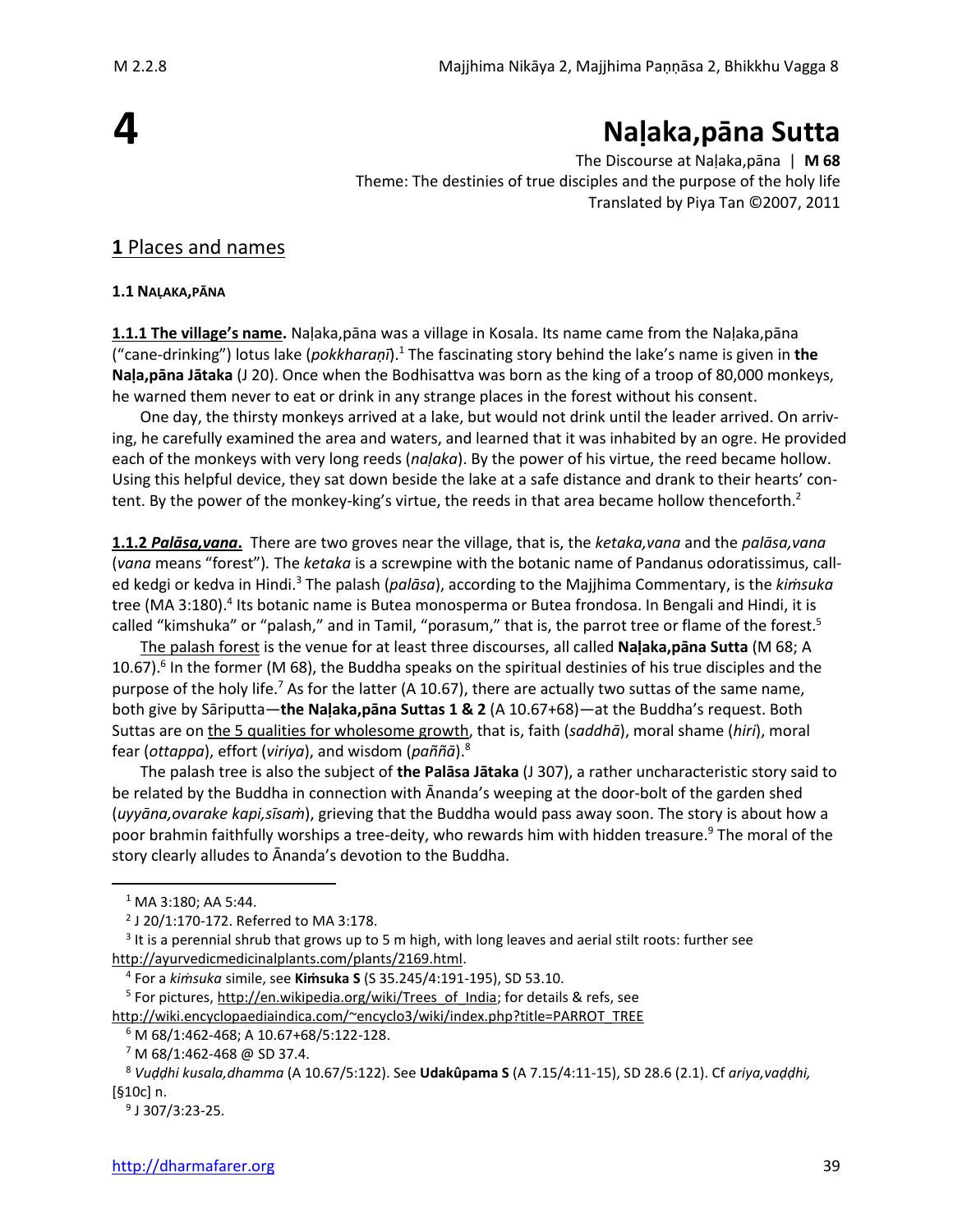#### **1.2 THE SONS OF FAMILY**

**1.2.0 The Naḷaka,pāna Sutta** (M 68) is a straightforward discourse on the purpose of Buddhist training, or more specifically, the celibate holy life (*brahma,cariya*). Like the opening of **the Ānâpāna,sati Sutta**   $(M 118)<sup>10</sup>$  the Naḷaka,pāna Sutta, too, is the occasion for the Buddha to reflect on the presence of a number of prominent young monks, namely,<sup>11</sup> **Anuruddha**, **Bhaddiya**<sup>12</sup> [Nandiya],<sup>13</sup> **Kimbila** [Kimila],<sup>14</sup> **Bhagu**, <sup>15</sup> **Kuṇḍa,dhana**<sup>16</sup> **[Koṇḍañña**]**,** <sup>17</sup> **Revata** [1.2.3], and **Ānanda** [§2].

**1.2.1 Anuruddha** is Mahānāma's brother, from whom he hears of the endless rounds of household chores, and so decides to renounce the world. His mother, however, only consents after his cousin Bhaddiya renounces with him. During the  $2<sup>nd</sup>$  year of the Buddha's ministry, Anuruddha, Bhaddiya, Kimbila, Bhagu, Ānanda, Devadatta, and their barber, Upāli, approach the Buddha at the Anupiya Mango Grove, where they are ordained.<sup>18</sup> Before the rains residence is over, Anuruddha gains the "divine eye" or clairvoyance (*dibba,cakkhu*), for which he is declared to be foremost amongst the monks (A 1:23; AA  $1:135$ ).<sup>19</sup>

#### **1.2.2 Koṇḍañña**

**1.2.2.1** AÑÑĀ KOṆḌAÑÑA. The best known of the Buddha's disciples named Koṇḍañña is clearly Aññā Koṇḍañña, the first in the group of 5 monks who attends to the Buddha before his awakening. As such, he is *the seniormost of all the monks*. It is said that he sits in the assembly of monks behind the two chief

 $12$  Be. On Bhaddiya, see V 2:182-184; UA 161. Bhaddiya attains arhathood in the same year as his renunciation (AA 1:191 f; VA 1274). His verses are at Tha 842-865. This is a different Bhaddiya from the group of 5 monks at the Buddha's first discourse (S 56.11/5:420-424), SD 1.1.

 $13$  Ce Ee.

<sup>14</sup> On Kimbila, see **(Anuruddha) Upakkilesa S** (M 128) @ SD 5.18 (7). It is said that at Anupiya Mango Grove, the Buddha, in order to rouse a sense of urgency in Kimbila, projects the hologram of a beautiful woman in her prime who then rapidly passes through the phases of decay into old age. Kimbila keeps up his friendship with Anuruddha and Nandiya, and they dwell together as monks. Once, at Veluvana, when the Buddha asks Kimbila about the benefits of the mindfulness of breathing, he is unable to answer even after being questioned thrice. Ananda then intercedes and suggests that the Buddha should himself answer the question for the benefit of the monks (S 54.10/5:322 f). Kimbila's verses are found in the **Thera,gātha** (Tha 118, 155 f).

<sup>15</sup> On Bhagu, see **(Anuruddha) Upakkilesa S** (M 128) @ SD 5.18 (4). SA 2:304. Bhagu is best known for determination in his meditation. One day, as he is leaving his cell to drive away his drowsiness, he falls on the terrace, which spurs him on to gain liberation there and then. In due course, he wins arhathood. The Buddha later praises him on his solitude. The Buddha discourses to him after the noon meal, right through the night till dawn. (Tha 271-274; ThaA 2:112; cf V 1:350, 2:182; M 3:155; DhA 1:56, 133; J 1:140, 3:489; Miln 107)

 $17$  Be.

<sup>18</sup> On their ordination, see V 2:180-183; Mvst 3:180 f. See also V 1:350-352; DhA 1:133, 137 f. On their foremost qualities, see DA 1192.

<sup>19</sup> On Anuruddha, further see **(Anuruddha) Upakkilesa S** (M 128) @ SD 5.18 (5) & **Pārileyya S** (S 22.81/3:94-99), SD 6.1 (2).

<sup>10</sup> M 118,2/3:79 (SD 7.13).

<sup>&</sup>lt;sup>11</sup> Anuruddha, Bhaddiya, Ānanda, Bhagu, Kimbila, Deva,datta, and their barber, Upāli, are said to have ordained together at the Anupiya mango grove during the 2<sup>nd</sup> year of the Buddha's ministry (V 2:180-183; AA 1:191; DhA 1:133, 4:127; Mvst 3:177-182). **Cūḷa Gosiṅga S** (M 31) has this list: Anuruddha, Nandiya, Kimbila (M 31/1:205,18 f). On their attainments, see AA 1:191; ApA 270.

 $16$  Ee Se.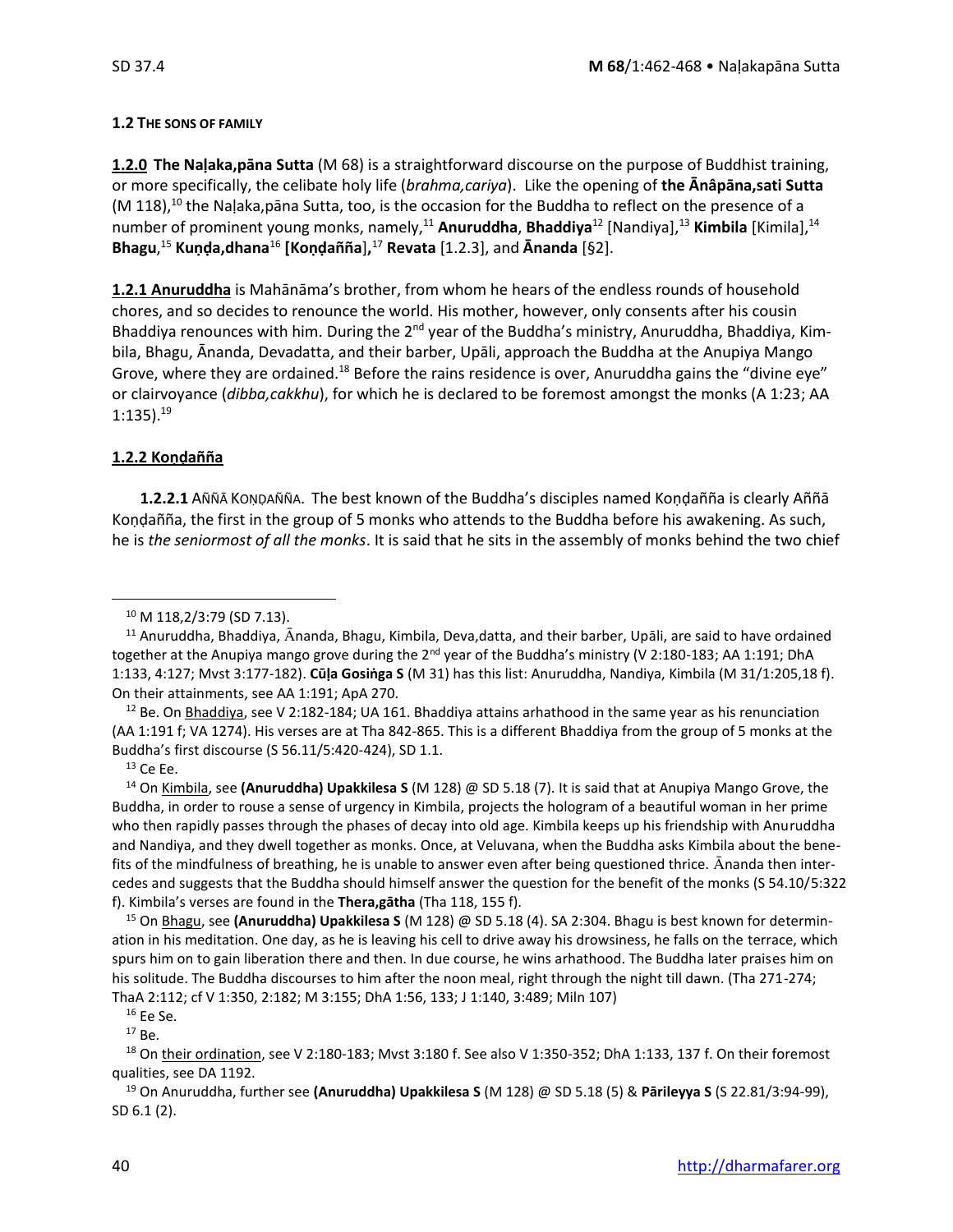disciples. Finding that living near the Buddha is too "crowded" (*akiṇṇa*) for him, he decides to go into solitary living. 20

After seeking the Buddha's permission, he retires to the banks of the Mandākini lotus lake in the Chaddanta forest in the Himalayas (the traditional haunt of pratyeka buddhas), where he lives a solitary life for twelve years, finally returning only to take leave of the Buddha for his (Koṇḍañña's) parinirvana.<sup>21</sup> **Puṇṇa Mantānī,putta** is his nephew (his mother, Mantānī, is Koṇḍañña's sister) [1.2.4.2] and is ordained by Koṇḍañña.<sup>22</sup>

However, the Sutta says that the monks listed are "sons of family" (*kula,putta*) [§2 passim], which, as a rule, refers to a youth, such as Yasa<sup>23</sup> or Ambaṭṭha,<sup>24</sup> The word *kula,putta* means "a person born of a good family, a noble youth (of any birth)."<sup>25</sup> Elsewhere, we find no reference to Aññā Kondañña<sup>26</sup> as *kula,putta.* It is therefore likely that the reference here is to another Koṇḍañña. There are at least two other well known namesakes, that is, Vimala Koṇḍañña and Khāṇu Koṇḍañña.

**1.2.2.2** VIMALA KOṆḌAÑÑA is the son of the courtesan Ambapālī and king Bimbisāra. Vimala was his earlier name, but later he came to be called Vimala Koṇḍañña. Once when the Buddha visits Vesālī, Vimala is impressed by his majesty. He renounces the world and soon attains arhathood. A discourse given by him helps Ambapālī to cultivate insight and gain arhathood (ThīA 207).

Vimala Koṇḍañña's verse is a riddle:

| Dum'avhayāya uppanno     | Born of the one named after a tree, <sup>27</sup> |
|--------------------------|---------------------------------------------------|
| jāto paņdara,ketunā      | he is begotten of the white banner. <sup>28</sup> |
| ketuhā ketunā yeva       | With that very banner, the banner-destroyer       |
| mahā, ketum padhamsayîti | has destroyed the great bannered one.<br>(Tha 64) |

The Commentary explains the riddle as follows. The first line means that Vimala Koṇḍañña is born of Vesālī's foremost courtesan, Amba,pālī ("protected by the mango tree"), so called because she is said to have been spontaneously born under a mango-tree (ThiA 206). The second line refers to his father being "the white banner" rajah, that is, Bimbisāra, and *jāto* also alludes to his high birth (*abhijāti*). In the third

<sup>24</sup> D 1:93; but the reality is that he is *akula,putta,* "not born of a good family," ie a low-born (*dujjāta,* D 1:93).

<sup>25</sup> Opp *akula,putta,* "a person of not good family" (J 2:223,22' *dujjātiko* ~*o* = *dukkulīno*). The single quote mark means that it is a gloss in a comy. Its abstract n is *kola,putti* (A 1:38; AA 2:40) & *kola,puttiya* or *kola,puttika* (Nm 80; Vbh 353VA 219; SA 2:210), but they are rare and found mostly in later works.

<sup>26</sup> On Koṇḍañña, see **Dhamma,cakka Pavattana S** (S 56.11) @ SD 1.1 (1). On the origin of his sobriquet & surname: Aññā (or Aññāta) Koṇḍañña, see V 1:12,18 = S 5:424,10; S 1:193,31 f. On Aññāsi ~, cf V 1:12,17) = A 1:23,- 17 (cf AA 1:136-148); J 1:82,11; U 77,1 (Aññāta ~; UA); MA 2:37,19; DhA 1:97,1; ThīA 3,8 (~-*pamukhā aṭṭhārasa brahma,koṭiyo*); DhA 1:87,1 (do); DhsA 35,21 (do). Author of Tha 673-688; Ap 48,24-50,5.

<sup>27</sup> "Tree-named one" (*dum'avhaya*) refers to Amba,pālī ("the mango sheltered"), who is said to be born under a mango tree. The "white-bannered" (*paṇḍara,ketu*) is king Bimbi,sāra, Vimala's father. The banner-destroyer (*ketu, ha*) is the Buddha himself, and the "banner" (*ketu*) here is conceit (*māna*), which prevents the attaining of arhathood. The other banner is the Dharma ("The Dharma is the seer's banner," *dhammo hi isinaṁ dhajo,* S 2:280; A 2:51; J 539/5:509; ie, the 4 paths, 4 fruits & nirvana, SA 2:239; AA 3:90). The "great-bannered one" (*mahā,ketu*) is Māra teh evil one. (ThaA 1:156 f)

<sup>28</sup> Our Bodhisattva, when reborn in Tusita, is known as Setamketu, "the white-bannered one" (VA 1:161; MA 1:125; NmA 2:446): see **Seta,ketu J** (J 377/3:232-237), also J 1:401.

<sup>20</sup> SA 1:280; AA 1:148.

<sup>21</sup> His moving farewell meeting with the Buddha is recorded in **Koṇḍañña S** (S 8.9/1:193 f; AA 1:148).

<sup>22</sup> MA 2:154; AA 200-203; ThaA 1:37 f, 3:111; ApA 272 f.

<sup>23</sup> Comys mention Yasa as a "boy" (*dāraka*) (AA 1:100, 147), ie, not older than a teenager, or as a "son of family" (*kula,putta*) (V 1:15, 350; DhA 1:88; BA 19).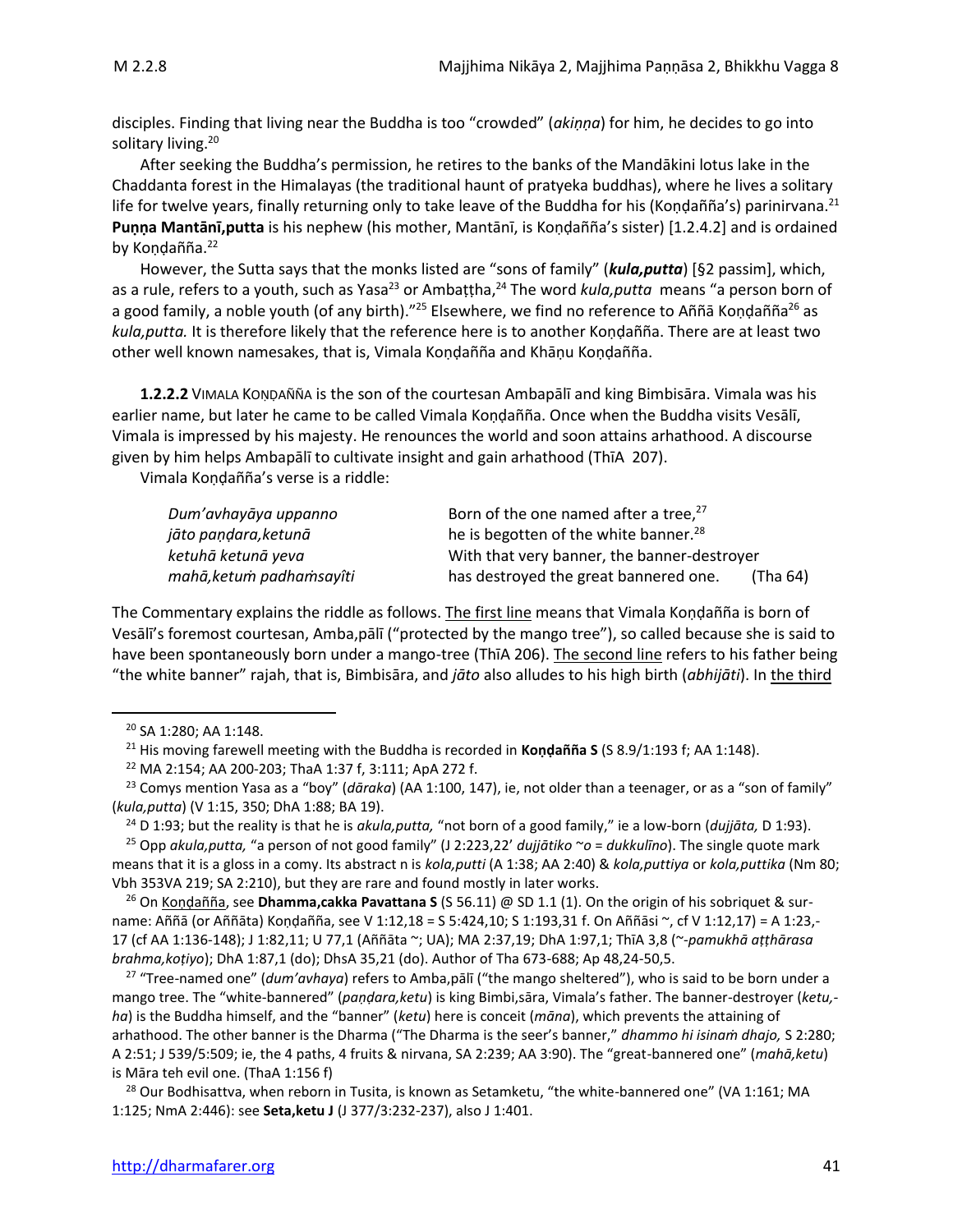line, the first *ketu* ("banner") means "conceit" (*māna*) while the second *ketu* means "wisdom" (*paññā*).

In the fourth line, "the great bannered one" (*mahā,ketu*) refers to Māra and his demonic host, who are routed by Vimala Koṇḍañña when he becomes an arhat (ThaA 1:156 f).

In the time of Vipassī Buddha, it is said, he was a rich householder. One day, while listening to the Buddha teaching to a large crowd, he felt greatly joyful, and offered him four golden flowers. The Buddha then made the flower's golden hue pervade the whole area.

Vimala soon died and was reborn in Tusita. Forty three aeons ago, it is said, he became king sixteen times under the name of Nemī (ThaA 1:156\*).

**1.2.2.3** KHĀŅU KOŅDAÑÑA, it is said, becomes an arhat as a forest monk. One day, while sitting on a flat rock, he enters into dhyana. That night, a gang of thieves, taking him for a tree stump, pile their loot over him, and sleep around him. In the morning, shocked by their mistake, they beg for his forgiveness. After listening to his teaching, they all become monks.

It is this incident that gives him the nick-name of Khāṇu ("stump"), and for which he wins the Buddha's praise (DhA 2:254 f). Khāṇu Kondañña's concentration (*samādhi*) here is classified under the "power of samadhi intervention" (*vipphārā samādhi iddhi*), as it is undisturbed even by the chaos of the thieves throwing their loot over him. 29

As a meditator who attains deep dhyana, it is likely that Khāṇu Koṇḍaññā would dwell alone. Since Khāṇu Koṇḍañña is a lone forest-dweller, and Aññā Koṇḍañña is a very old monk, it is most likely that the Koṇḍañña of this Sutta is Vimala Koṇḍañña.

**1.2.3 Revata.** There are two great elders of the Buddha's time named Revata. From the Thera,gāthā commentarial list of the 80 great elders (*asīti mahā, thera*), we might deduce that this is Kankhā Revata (the doubter). The relevant excerpt reads: *anuruddho kaṅkhā,revato ānando nandako bhagu nando kimilo bhaddiyo...* (ThaA 3:205). The other great elder named Revata is **Khadira,vaniya Revata**, who lives in an acacia forest, and who is listed later in the same list. $30$ 

**Kaṅkhā Revata** comes from a wealthy Sāvatthī family. It is said that, after his noon meal, he goes to listen to the Buddha at Kapila,vatthu, and, inspired by his teaching, joins the order (Ap 539/2:491 f). Before becoming an arhat, he is greatly troubled as to what is allowable for him and what is not. As a result of this, he is nick-named "the doubter" (ka*ṅkhā*).<sup>31</sup> However, through fervent practice, he attains dhyana and is freed. In fact, he is so good in dhyana that the Buddha declares him to be the foremost of dhyana meditators (*jhāyī*) amongst the monks.<sup>32</sup>

<sup>&</sup>lt;sup>29</sup> See Vism 12.30-35/380 f (esp §33); DhA 8.10/2:254 f; also BA 24; PmA 497.

<sup>30</sup> Sāriputta's youngest brother (DhA 2:189): see also **Anaṅgaṇa S** (M 5), SD 37.7 (3.3.3.3).

<sup>31</sup> UA 314 f; Kvu 2:3. See **(Kaṅkhā) Revata S** (U 5.7/60), SD 32.15. Following the comy list of the 80 great elders (*asīti mahā,thera*), it is likely that this is Kaṅkhā Revata. The relevant excerpt reads: *anuruddho kaṅkhā,revato ānando nandako bhagu nando kimilo bhaddiyo...* (ThaA 3:205). The other great elder named Revata is Khadira, vaniya Revata, who lives in an acacia forest, and who is listed later in the same list.On the doubts, see M 1:8 (see UA:M 843 n689); Dhs 1004 = Vbh 365; cf DhsA 354 f.

 $32$  A 1:24 (AA 1:130 f); U 5.7 (UA 314 f); Tha 3 (ThaA 33 f). The word *jhāyī* here, however, can also be tr simply as "meditator." In fact, the monk is said to be able to attain dhyana the fastest is Mahā Moggallāna, but he is declared as being the foremost of monks with psychic power (*iddhimanta*) (A 1:23).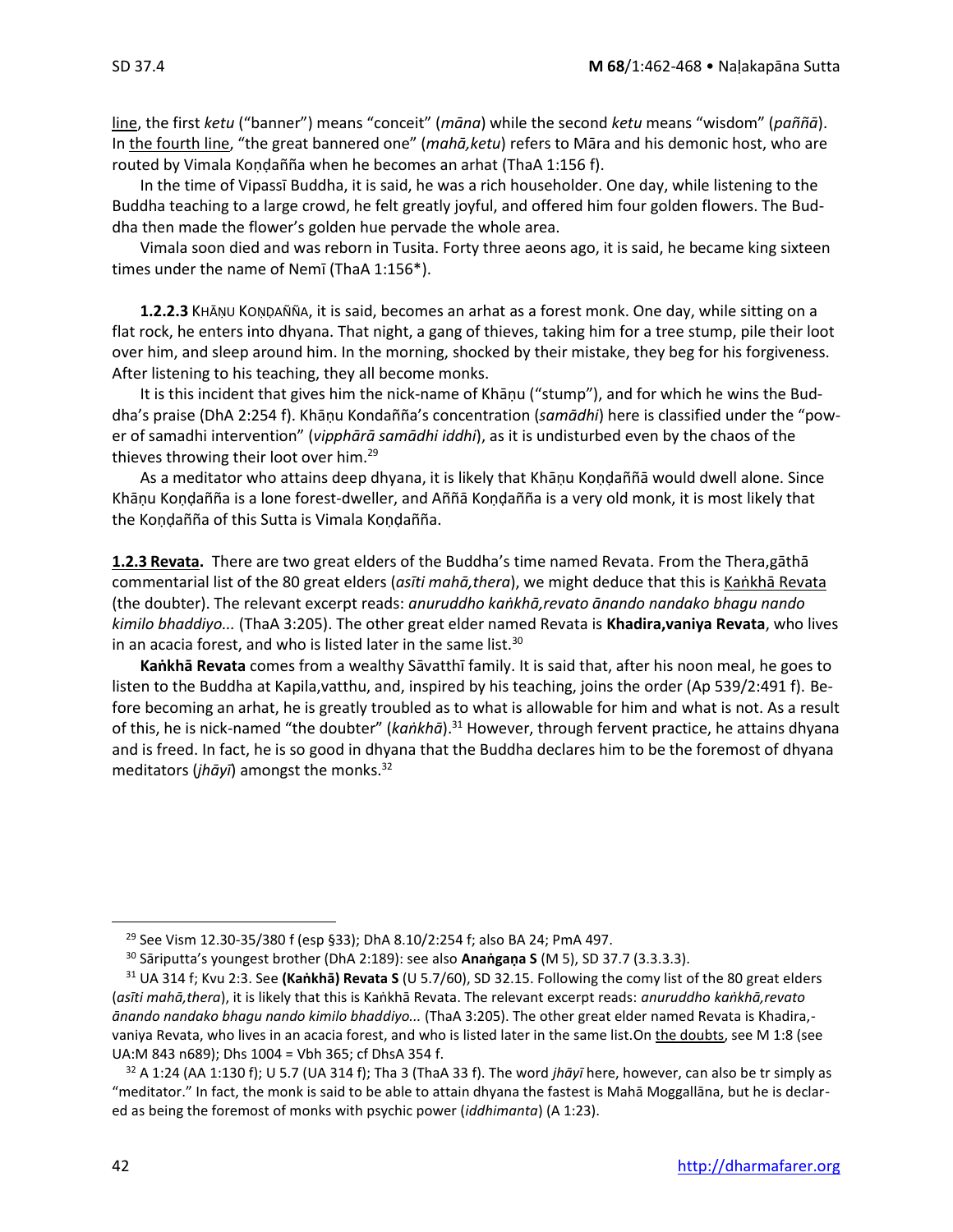#### **1.2.4 Ānanda and a few historical issues.**

**1.2.4.1** ĀNANDA'S GOING-FORTH. When the Buddha visits Kapilavatthu in Phagguna (Feb-Mar) in the second year of the ministry, Ānanda joins the order along with other <u>Sākya boys</u> (s*akya,kumārā*),<sup>33</sup> namely, Bhaddiya, Anuruddha, Bhagu, Kimbila and Devadatta, along with Upāli the barber (V 2:182).<sup>34</sup> Upāli is ordained first. The Vinaya, however, also says that Ānanda's preceptor is Belaṭṭha,sīsa.<sup>35</sup>

Of the Sakya boys' going forth, **the Vinaya** simply says, "Then the Blessed One let Upāli the barber go forth first..." (*atha kho bhagavā upāli,kappakaṁ paṭhamam pabbajesi*, V 2:183,18). It is likely that this is a novice initiation (*pabbajjā*), and later when Ānanda goes for ordination (*upasampadā*), Belaṭṭha,sīsa acts as his preceptor (*upajjhāya*).<sup>36</sup>

**1.2.4.2** ĀNANDA'S ATTAINMENTS. After listening to Punna Mantāni,putta<sup>37</sup> [1.2.2.1] giving a discourse on the five aggregates and the notion "I am,"  $\bar{A}$ nanda becomes a streamwinner (S 3:105). Out of gratitude, nanda recounts his experience in **the nanda Sutta** (S 20.83). nanda has a reputation for being a fast talker. Where an ordinary person speaks one word, he could speak eight. The Buddha could speak sixteen words for each one word of  $\bar{A}$ nanda (MA 2:53).

In **the Ānanda Thera,gāthā,** twice Ānanda says, "For 25 years I was a learner" (*paṇṇa,vīsati,vassāni sekha,bhūtassa me sato,* Tha 1039 f) and thrice, "For 25 years I served the Blessed One..." (*paṇṇa,vīsati, vassāni bhagavantaṁ upaṭṭhahim,* Tha 1041-1042) [1.2.4.4]. This is apparently the only canonical reference we have as evidence that  $\bar{A}$ nanda attains streamwinning in the 20<sup>th</sup> year of the ministry.

The Aṅguttara commentary says, "Not long after going forth in the Blessed One's presence, hearing a Dharma talk before the venerable Puṇṇa Mantāni,putta, he was established in the fruit of streamwinning" <sup>38</sup> (AA 1:292). Surely, this remark is inaccurate, or we must take "not long after" (*na cirass'eva*) as being hyperbolic, since Ānanda goes forth in the second year. However, we could hazard a surmise, that

<sup>&</sup>lt;sup>33</sup> That Ānanda is referred to as "boy" (kumāra) is significant here. Assuming he is born in the same year as Rāhula (Tibetan Dulva (Vinaya): Rockhill 1884:57), who is born when the Bodhisattva renounces the world at 29. Another 8 years (ie, 6 years search: with the 2 teachers and his self-mortification) + 2 year of ministry) passes before he meets Ānanda, who would then be 8 years old.

<sup>&</sup>lt;sup>34</sup> Upāli is instructed by the Sakya youths to bring their rich garments back to Kapila, vatthu. On his way back, he reflects that the Sakyas are fierce warriors, and blaming hm for making the Sakya youths to renounce, the Sakya lords might kill him. Returning to the youths and explains his predicament, and with their acquiescence, Upāli, too, joins the order (V 2:182 f).

<sup>35</sup> *Ānandassa upajjhāyo* (V 4:86), but this is the only mention we have. Belaṭṭha,sīsa is a great elder amongst the 1000 matted-hair ascetics (*jaṭila,sahass'abbhantaro mahā,thero,* VA 4:838; cf ThaA 1:71). His verse is Tha 16, where Comy says that he gained arhathood after listening to the **Āditta Pariyāya S** (S 35.28/4:19 f = V 1:34 f) (Tha-A 1:68). According to Vinaya, he suffers from a skin disease, prob scurvy (V 1:202, 295). The rule against eating stored food is made on his account (Pāc 38 = V 4:86). **Belaṭṭha,sīsa-t,thera Vatthu** (DhA 7.3) however vindicates him by relating how he would store some plain boiled rice, go into dhyana for a few days, after which he would take that rice when he needs food. Since he has done so before the rule is made, and he is satisfied with little, the Buddha declares that he is free of any wrong (DhA 7.3/2:170-173). He is prob identical with Mātulaṅga Phala,dāyaka (Ap 2:446).

<sup>36</sup> From **Mv 1.2.12**, which records the Buddha's allowing the "going-forth and ordination by going for the three refuges" (*ti,saraṇa.gamanehi pabbajjaṁ upasampadaṁ,* V 1:21 f), we learn that a growing number of candidates from various places are asking to join the order, so that the Buddha now permits the monks themselves to accept them. However, it is likely that the Buddha himself continues to accept candidates into the community.

<sup>&</sup>lt;sup>37</sup> Punna is Koṇḍañña's nephew (Mantānī is Koṇḍañña's sister), and is ordained by Koṇḍañña. Puñña is the foremost of monks who are Dharma speakers (A 1:23).

<sup>38</sup> *Bhagavato santike pabbajitvā na cirass'eva āyasmato puṇṇassa mantāṇi,puttassa santike dhamma,kathaṁ sutvā sotā,patti,phale patiṭṭhahi* (AA 1:292).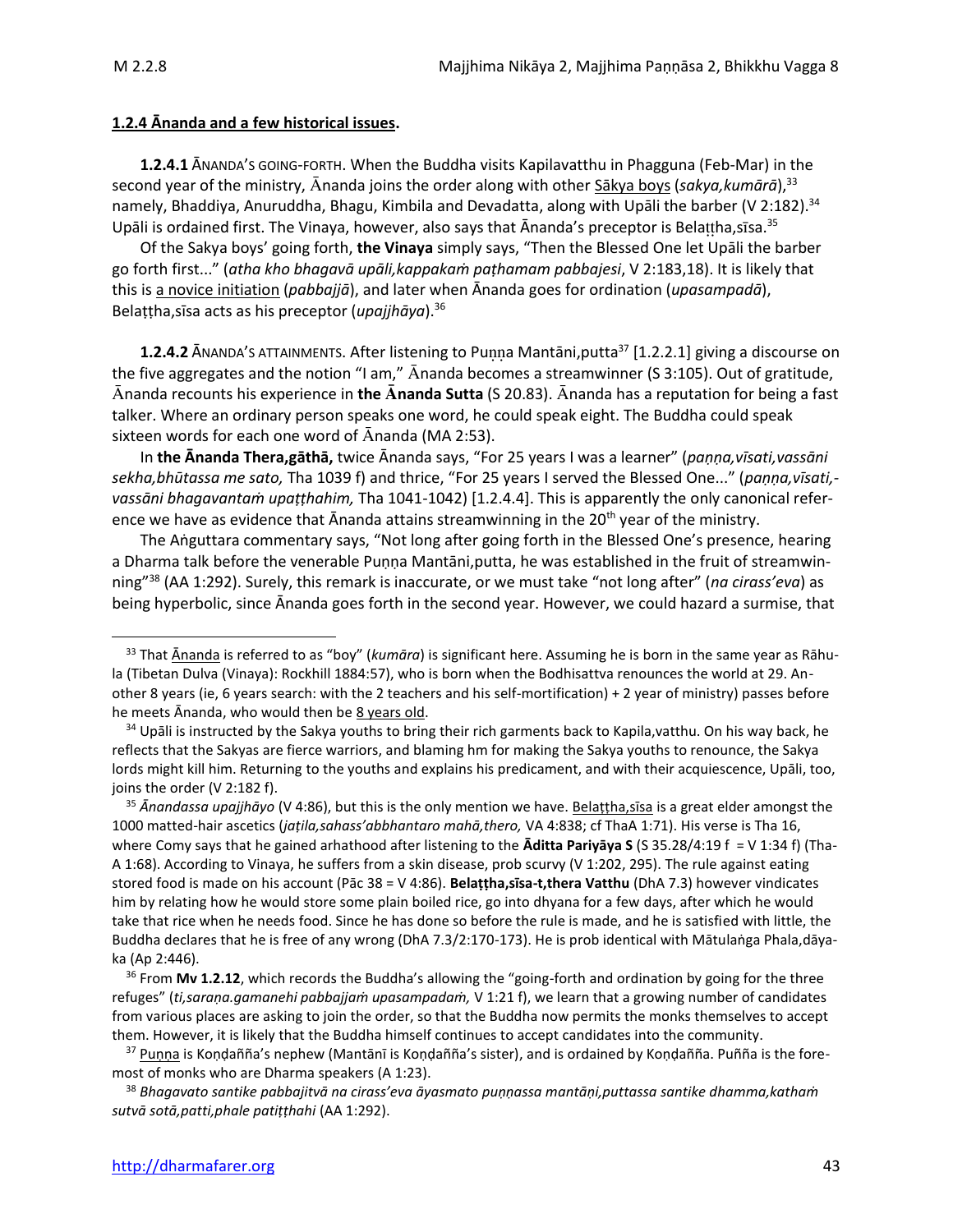this "going forth" (*pabbajjā*) here refers to his ordination under Belaṭṭha,sīsa, which must have occurred during the  $20<sup>th</sup>$  year of the ministry. This is of course only speculative at the moment.

**1.2.4.3** ĀNANDA'S AGE. The commentarial traditions all say that Ānanda was born on *the same day* as the Buddha—meaning that Ānanda would be 55 years old when he becomes personal attendant to the Buddha of the same age! If this were true, it would be strange, for example, that the Buddha, in **the Mahā,parinibbāna Sutta** (D 16), complains to Ānanda that he (the Buddha) is old and weary, that his body is like "an old cart is kept going by being held together with straps." <sup>39</sup> It would be difficult for an 80-yearold Ānanda to physically look after the Buddha, who is of the same age, even if Ānanda is very healthy and is said to to live on until 120 (DhA 2:99).

During the second year of the ministry, the Buddha should be about 37 years old. In **the Mahā,parinibbāna Sutta** (D 16), the Buddha tells Subhadda that he (the Buddha) is 29 years old when he renounces the world. From this, we can work out the Buddha's age *during the second year,* when Ānanda goes forth.

29 when he goes forth (D 16,5.27/2:151\*) + 6 years of search: the 2 teachers and self-mortification + 2 years  $=$  37 years old. (The Buddha's age)

If we accept the Vinaya remark on "Sakya boys" (*sakya,kumāra,* V 2:182), then Ānanda is unlikely to be the Buddha's age, 37 years. If we accept that *Ānanda is the same age of Rāhula* (born when the Bodhisattva renounced the world), $40$  then he would be 8 years old when he go forth at Anupiya mango grove [1.2.4.1]. Thus, he would be *at least 29 years younger than the Buddha*, that is, he is 26 years old when he becomes the Buddha's attendant.

**1.2.4.4** ĀNANDA AS THE BUDDHA'S ATTENDANT. During the first 20 years of his ministry, the Buddha has never had any regular or satisfactory personal attendant. Among them are Nāga,samāla, Nāgita, Upavāna, Sunakkhatta, Cunda Samaṇ'uddesa ("the novice"), Sāgata, Rādha and Meghiya.<sup>41</sup> Ānanda, at 26, becomes the Buddha's personal attendant giving the Buddha these **8 conditions**, the first 4 negative requests (*paikkhepa*) and the other 4 positive requests (*āyacana*)**:**

- (1) The Buddha should never pass on to him any choice robes he has received. $42$
- (2) The Buddha should never give him any choice almsfood he has received.
- (3) The Buddha should never appoint a separate "fragrant cell" (residence) for him.
- (4) The Buddha should never include him in any personal invitations.

<sup>&</sup>lt;sup>39</sup> Bodhi also notes that if Comys (DA 2:425; ApA 58, 358; J 1:63) were right in saying that  $\bar{A}$ nanda was born on the same day as the Bodhisattva, this passage would hardly make sense, "for the Buddha would not need to insist on the frailties of old age if Ananda too was an old man" (S:B 1920 n141). Bodhi thinks that Ananda "must have been considerably younger that the Buddha, perhaps by as much as thirty years" (S:B 804 n296). It is interesting that the Tibetan sources (eg the Dulva or Vinaya) says that  $\bar{A}$ nanda is the same age as Rāhula (Rockhill 57), which should be a good age for one to be the Buddha's life-long personal attendant. On the differences of opinion regarding Ananda's age amongst the early Buddhist schools, see C Witanachchi, "Ananda," *Ency of Buddhism* 1:529. See also Thomas 1949:123; Rhys Davids' article on "Devadatta" in ERE; also DPPN 1:268.

<sup>40</sup> Tibetan Dulva (Vinaya): Rockhill 1884:57.

<sup>41</sup> ThaA 3:112 ad Tha 1018; DA 2:418-421; SA 1:258 f; J 4:95 f; UA 217.

 $42$  It is interesting to note that only once did the Buddha share an offering of robes with  $\bar{A}$ nanda, that is, the offering of the robes of burnished gold cloth by Pukkusa, a Malla minister, which is clearly a later addition to the Mahā Parinibbāna Sutta, D 2:134; see D:W 573 n421.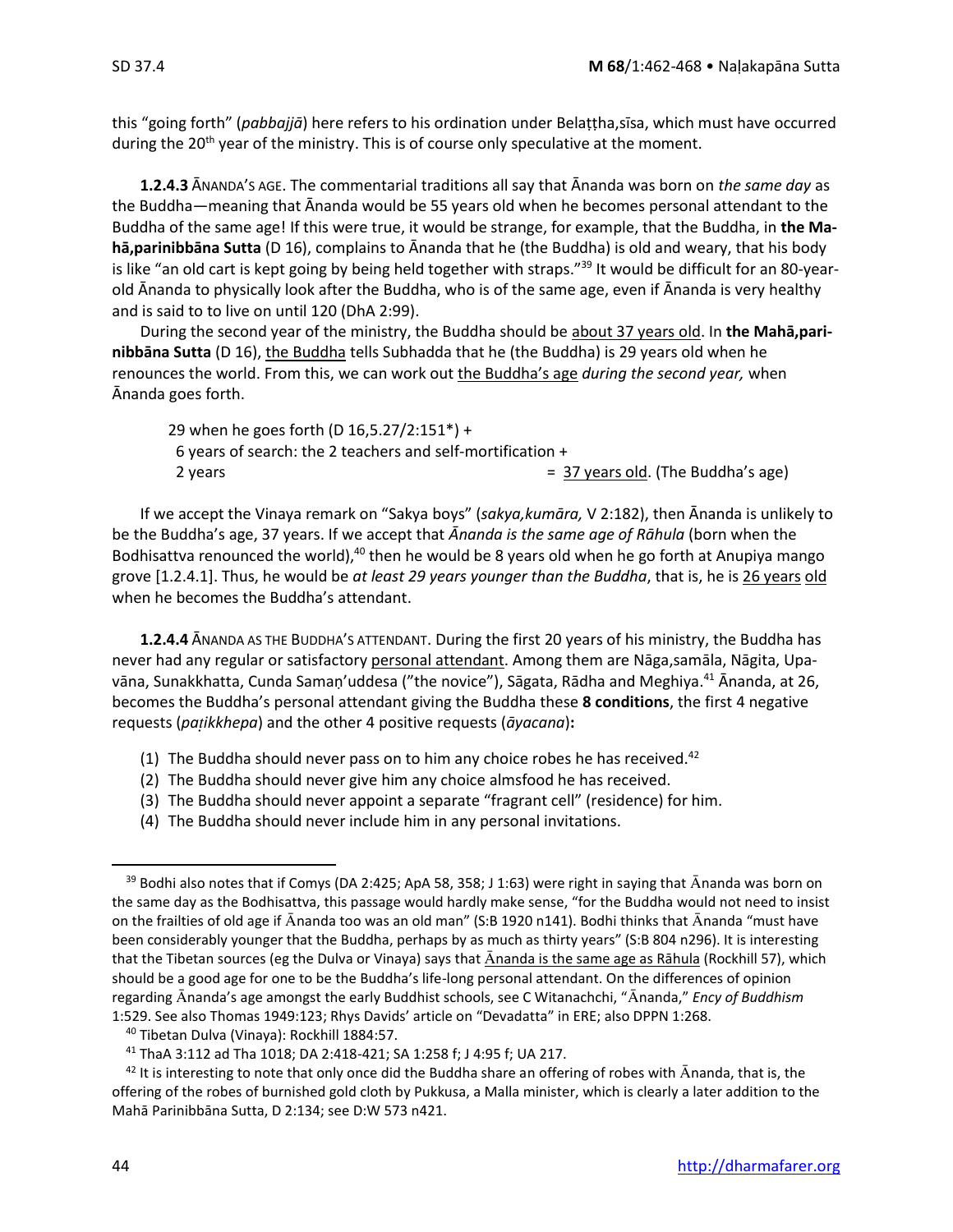- (5) If  $\bar{A}$ nanda receives an invitation, he has the privilege of transferring it to the Buddha.
- (6) If visitors come from outlying areas, he has the privilege of bringing them to the Buddha.
- (7) If  $\bar{A}$ nanda has any doubt, he can ask the Buddha for clarification at any time.
- (8) If the Buddha gives any discourse in his absence, the Buddha should repeat them to him.

(J 4:96; ThaA 3:112)<sup>43</sup>

The first four requests are to prevent any gossip that Ānanda is the Buddha's personal attendant for some personal material gain. The other four requests are for the benefit of faithful devotees. The last request is especially significant since Ananda is foremost amongst the disciples with a retentive memory (A 1:23). He could remember anything up to 60,000 lines upon hearing it only once. As such, he is able to memorize every teaching given to him.<sup>44</sup> This special request would later be of great benefit to posterity when  $\bar{A}$ nanda recites the Dharma before the first council.

82,000 teachings I received from the Buddha, 2,000 from the monks. These 84,000 teachings have come to pass (*dhammā pavattino*). (Tha 1024)

## **2** The Naḷaka,pāna Sutta teachings

#### **2.1 SUTTA SUMMARY AND COMMENTS**

**2.1.1 Key points. The Naḷaka,pāna Sutta** (M 68) is about *the spiritual destinies of true disciples of the Buddha* and *the purpose of the holy life*. The Sutta opens with the Buddha surveying the congregation [§§1-2]. The Buddha then asks those assembled whether these young monks "delight in their holy life," that is, whether they are happy in their practice, but the congregation remains silent [§3].

The reason for their silence is probably because those monks do not have the power of mindreading, and, as such, are unable to verify it. The Buddha then decides to question the renowned young monks themselves. The Buddha's intention is more obvious now: it is for the benefit of those assembled who have not yet attained any meditative state or the path, that is, not yet saints.

The Buddha addresses **Anuruddhā** (in the plural vocative), which suggests either that Anuruddha is sitting closest to him, or that he is the seniormost of those renowned young monks. Anuruddha answers the Buddha's question in the affirmative [§4]. The Buddha approves of this, adding that they have renounced the world not because of any worldly reason, but for the sake of "making an end of this whole mass of suffering," affirming that they have renounced "out of faith" (*saddhā*) [§5] [3.1].

The Buddha then goes on to state *the task of such monks*, that is, to overcome all the mental hindrances, meaning, to attain dhyana.<sup>45</sup> Clearly, this means that they are not awakened yet, and the Buddha is exhorting them to work towards arhathood [§6]. This is confirmed by the list of mental hindrances, which comprises the traditional five plus two more, that is, discontent and drowsiness [2.1.2].

In the next section, the Buddha asks Anuruddha and the monks regarding their faith in him, that is, the Buddha's own awakening. Anuruddha affirms his faith in the Buddha, that is, he is one awakened and he lives mindfully on that account. [§7]

The Buddha then explains to Anuruddha and the monks why he often announces the destinies of those saints who have died [§8], that is, not for worldly gains, but for the sake of inspiring the unawakened to work for their own liberation [§9]. The liberating qualities of each of the saints are

<sup>&</sup>lt;sup>43</sup> Cf W W Rockhill, *The Life of the Buddha*, 1884:57 f, for a Tibetan version on how Ananda becomes the Buddha's attendant.

<sup>44</sup> MA 2:336; ThaA 3:117.

<sup>45</sup> See **Dhyana**, SD 8.4.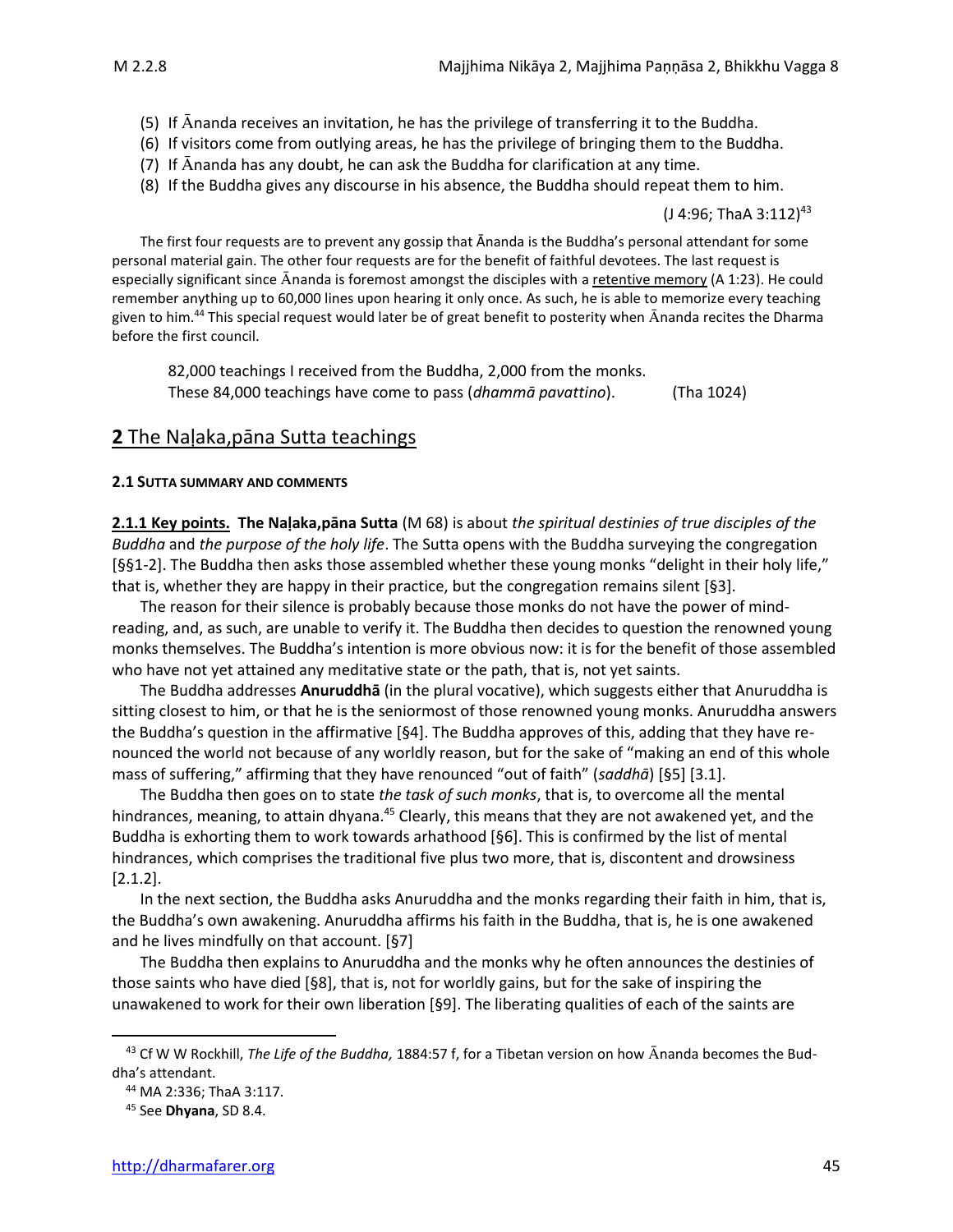defined: the monks who are arhats [§10], non-returners [§11], once-returners [§12] and streamwinners [§13], and, similarly, the nuns who are saints [§§14-17]. Then are mentioned the laymen<sup>46</sup> who are nonreturners [§18], once-returners [§19] and streamwinners [§20], and, finally, the laywomen who are such saints [§§21-23].

### **2.1.2 Broader significance of the mental hindrances**

**2.1.2.1** THE HINDRANCES AND THE FETTERS.In the Naḷaka,pāna Sutta, the Buddha tells the renowned young monks that their task is to overcome all the mental hindrances, that is, to attain dhyana [§5]. The list of mental hindrances total *seven* instead of the traditional five, that is, it includes discontent and drowsiness [§6]. The five mental hindrances (*pañca,nīvaraṇa*) are:

|     | (1) sensual lust           | (kāma-c,chanda),             |
|-----|----------------------------|------------------------------|
| (2) | ill will                   | (vyāpāda),                   |
|     | (3) restlessness and worry | (uddhacca, kukkucca),        |
|     | (4) sloth and torpor       | (thina, middha), and         |
|     | $(5)$ doubt                | (vicikicch $\bar{a}$ ). $47$ |
|     | [6] discontent             | (arati);                     |
|     | [7] drowsiness             | (tandī).                     |

In the Naḷaka,pāna Sutta, the first hindrance is known by its older name, covetousness (*abhijjhā*). The Sutta lists two additional hindrances, namely, discontent (*arati*) and "drowsiness" (*tandī*). This list of seven hindrances refers to the whole path, not just the attainment of dhyana. As such, we can take them to be "**spiritual hindrances**," that is, stumbling blocks to the attaining of the path to sainthood.

These seven spiritual hindrances, when expanded and re-arranged into a set of ten, become the better known 10 fetters (*dasa samyojanā*),<sup>48</sup> which are as follows, showing their basic connection with the relevant mental hindrances, thus:

| The 10 fetters                     | dasa samyojanā                       | The 5 mental hindrances       |
|------------------------------------|--------------------------------------|-------------------------------|
| (1) self-identity view             | (sakkāya,ditthi) <sup>49</sup>       | sensual lust [+discontent]    |
| (2) spiritual doubt                | (vicikicchā)                         | doubt                         |
| (3) attachment to rituals and vows | (sīla-b,bata,parāmāsa) <sup>50</sup> | doubt                         |
| (4) sensual lust                   | (kāma,rāga)                          | sensual lust                  |
| (5) aversion                       | (patigha)                            | ill will                      |
| (6) greed for form existence       | (rūpa,rāga)                          | doubt                         |
| (7) greed for formless existence   | (arūpa,rāga)                         | doubt                         |
| (8) conceit                        | (māna)                               | doubt                         |
| (9) restlessness                   | (uddhacca)                           | restlessness & worry;         |
|                                    |                                      | [+drowsiness]; sloth & torpor |
| (10)ignorance                      | (avijjā)                             | doubt                         |

<sup>46</sup> On the omission of arhathood for the laity, see (3) below.

<sup>47</sup> See **Mental hindrances** (SD 32) & **Sagārava S** (S 46.55), SD 3.12. Cf **Mahā Assa,pura S** (M 39.13/1:274); see also **Mahā Satipahāna S** (D 22.13); **Satipahāna S** (M 10.36) on how to deal with the hindrances during meditation; **Sāmañña,phala S** (D 2.68/1:71), SD 8.10 (def of dhyana with imageries).

<sup>48</sup> S 5:61; A 5:13; Vbh 377; On the 10 fetters & sainthood, see **Kīṭā,giri S** (M 70), SD 11.1 (5.1).

<sup>49</sup> See **Antā S** (S 22.103), SD 14.1.

<sup>50</sup> See **Kukkura,vatika S** (M 57/1:387-392), SD 23.11.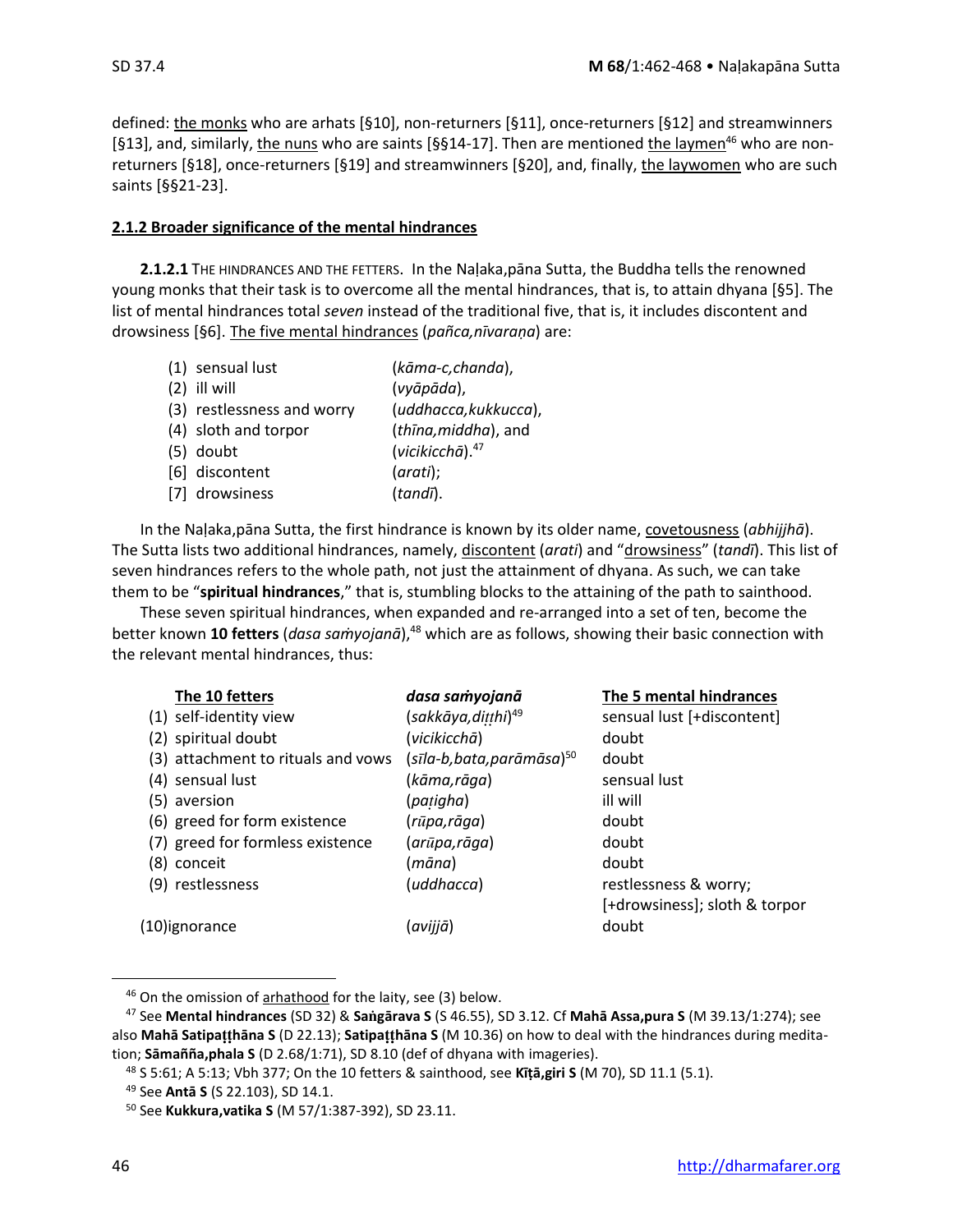**2.1.2.2** DISCONTENT AND DROWSINESS.Discontent (*arati*) here refers to the predominance of the fourth fetter, "sensual lust," which is *partly* overcome by the once-returner, and *fully* overcome by the nonreturner and the arhat. Similarly, drowsiness (*tandī*) is only fully overcome by the arhat. In the better known set of 10 fetters, *tandī* is called *uddhacca,* "restlessness."

Since *uddhacca* is restlessness in the sense of mental agitation, distraction and excitement, it is as such, the negative opposite of worry.<sup>51</sup> Their positive opposite is mental stillness.<sup>52</sup> In the context of the Naḷaka,pāna Sutta set here, *uddhacca* is, more specifically, *dhamm'uddhacca,* that is, "Dharma restlessness" or spiritual restlessness.

*Dhamma'uddhacca* is significantly mentioned in **the (Yuganaddha) Paṭipadā Sutta** (A 4.170), where it refers to *restlessness* in its description of one of the ways to attain final liberation.<sup>53</sup> According to this discourse, we can still reach the path that leads to final liberation even when the mind is under the influence of *dhamm'uddhacca,* that is, restlessness related to the Dharma. Once the mind settles down and becomes focused, the path is attained.<sup>54</sup>

An important aspect of *dhamm'uddhacca* refers to "mental distress brought on by eagerness to realize the Dhamma, a state of spiritual anxiety that sometimes can precipitate an instantaneous awakening experience."<sup>55</sup> An example of this is that of **Bāhiya Dāru,cīriya's** awakening (U 1.10).<sup>56</sup>

The best known and most important application of this teaching of the two attainments of either arhathood or non-returning is found in a number of discourses, such as **the Satipaṭṭhāna Sutta** (M 10), where it is famously stated:

Whoever, bhikshus, were to cultivate these 4 focuses of mindfulness *in this way*<sup>57</sup> for just 7 years...even just seven days, one of two fruits is to be expected: either **arhathood** in this very life or, if there is any residue [trace] of clinging left,<sup>58</sup> non-returning.<sup>59</sup>

Simply put here, if the meditator, at this peak of practice, well founded by moral virtue and concentration, is able to abandon all attachments, even to "the Dharma" itself (that is, all views on the teaching or reality), then he would become an arhat. If, however, he has some subtle attachment or concern, even for the Dharma, he would become a non-returner.

<sup>57</sup> *Eva bhāveyya.* The guarantee of spiritual liberation here should be understand in connection with this crucial phrase, "were to cultivate in this way" (*eva bhāveyya*). See **Satipaṭṭhāna S** (M 10.46/1:62), SD 13.3 + 13.1 (7).

<sup>58</sup> *Upādi,* "trace (of clinging)," according to Comys "material support (the result of past karma)" (MA 4:55, UA 151), ie, the 5 aggregates (*khandha*). In the suttas, the term mostly occurs in this context and in the sentence, "Here the Tathāgata passed into the remainderless (*anupādi,sesa*) nirvana-element." (A 4:118). Cf secular use in the parable of the man shot with a dart, "trace (of poison)" (M 105.19). In D:W 350 (2 places), Walshe renders it as "substrate," probably confounding it for *upadhi* (life-basis)*,* which is a very close term.

<sup>59</sup> "One of two fruits … non-returning," as at **Mahā Satipahāna S** (D 2:314); **Satipahāna S** (M 1:62); **Kiagiri S** (M 1:481); **Aññatara S** (S 5:129); **Nirodha S** (S 5:133); **Añña S** (S 5:191); **Dve Phalā S** (S 5:236); **Phalā S 1 (**S 5:311); **Phalā S 2** (S 5:314); **Iddhi,pāda S** (A 3:82); **Sati Supahita S** (A 3:143); **Pabbajjā S** (A 5:108); **Paisallāna S** (It 39); **Sikkhânisasa S** (It 40); **Jāgariyo S** (It 41); **Dvayatânupassanā S** (Sn pp140, 148). "Either final knowledge … nonreturning," *dihe ca dhamme aññā sati vā upādisese anāgāmitâ ti.*

<sup>51</sup> See **Naḷaka,pāna S** (M 68) @ SD 37.4 (1.1.2).

<sup>52</sup> See *Uddhacca,kukkucca*, SD 32.7 (2.1).

<sup>53</sup> A 4.170.5/2:157 @ SD 41.5.

<sup>54</sup> On *udhacca,* see further **Kiṁ Mūlaka S** (A 8.83) @ SD 32.10 (2.5.3).

<sup>55</sup> Nyanaponika & Bodhi, *Numerical Discourses of the Buddha,*1999:294 n69.

<sup>56</sup> See **(Yuganaddha) Paṭipadā S** (A 4.170/2:156 f), SD 41.5; **(Arahatta) Bāhiya S** (U 1.10/8), 33.7. See also *Uddhacca,kukkucca*, SD 32.7 (2.2.2).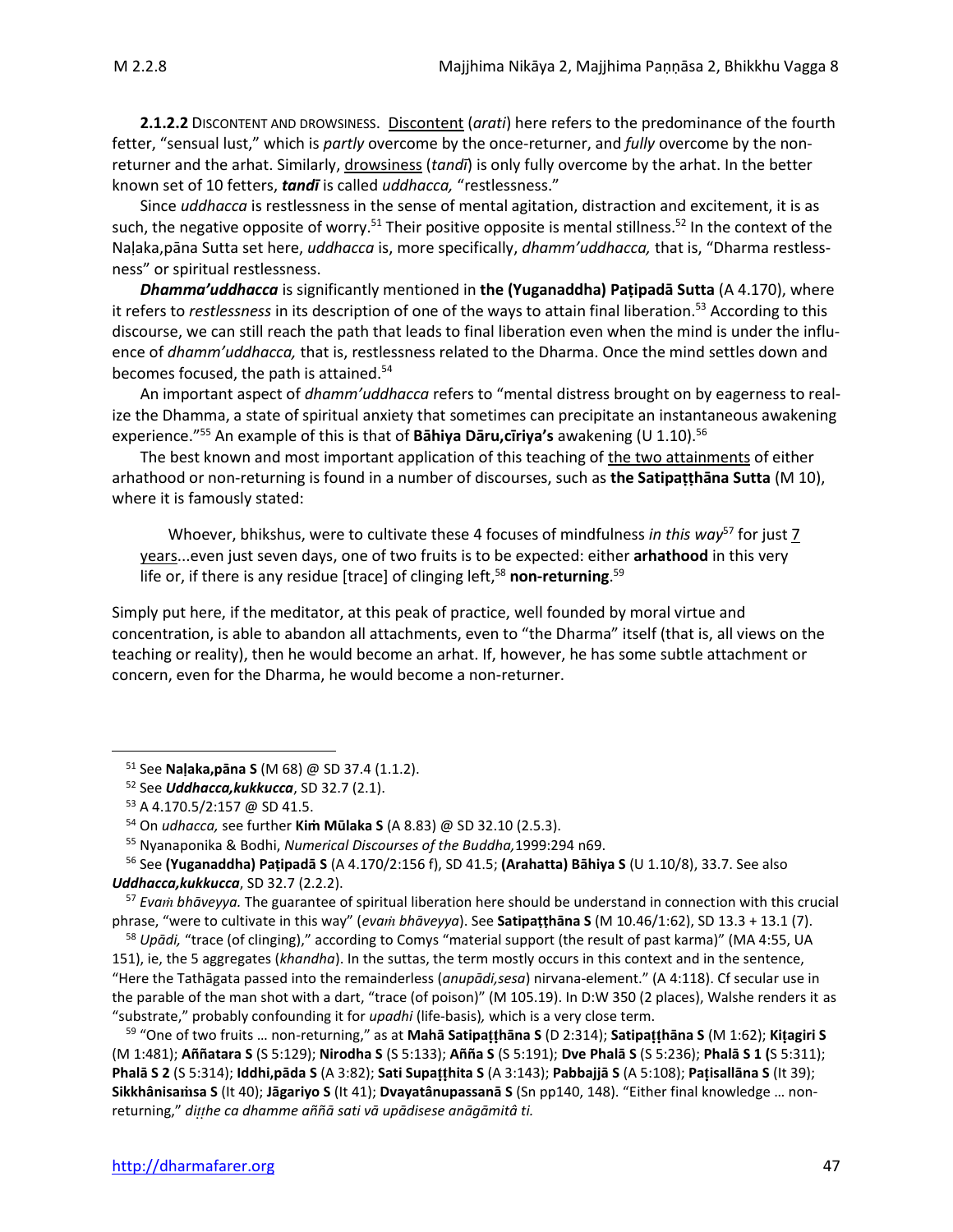**2.1.2.3** THE SUTTA'S DEFINITIONS OF SAINTHOOD.The main section of the Naḷaka,pāna Sutta gives definitions of sainthood in terms of the four assemblies, that is, monks, nuns, laymen and laywomen. These definitions are quite standard, and found elsewhere in the suttas. **The arhat** (*arahata*) is defined as one "established in final knowledge" [§10a]. The same definition is given to a nun arhat [§14]. No definition of an arhat for the laity is given [4].

This definition of the arhat, and the other definitions that follow, are not for the sake of technicality: they are to inspire the audience to follow the saints' example and attain liberation like them. It is also stated that the monks in the audience know for themselves that this arhat who has died was one who has "lived well," that is, "his moral virtue is thus, his nature thus, his wisdom thus, he lived thus, he is freed thus" [§10.2].

These five "thus" (*evaṁ*) qualities are actually a summary for the tenfold rightness (*sammattā*), that is, the noble eightfold path, right knowledge, and right liberation.<sup>60</sup> These are the qualities of the adept (*asekha*), that is, the arhat. However, these qualities also appear in connection with the other three kinds of saints, where they apply, as appropriate, to that level of attainment.

Here, too, "thus" (*evaṁ*) is a word of truth and reality, meaning that the arhat, the non-returner, the once-returner, and the streamwinner, are those who have led authentic lives of spirituality and reached their respective goals. The unawakened practitioner, inspired by the saints' example, "directs his own mind to the goal," recollecting his faith (*saddhā*), moral virtue (*sīla*), learning (*suta*), charity (*cāga*) and wisdom (*paññā*)—these are the qualities for noble growth (*ariya,vaḍḍha*).<sup>61</sup>

**The non-returner** (*anāgāmī*) [§11] is defined as one who has "destroyed the 5 lower fetters" [2.1.- 2.1] and is "spontaneously reborn (*opapātika*) in the Pure Abodes, and "does not return to this world," that is, no more reborn here.<sup>62</sup> This definition applies equally to all the members of the 4 assemblies, that is, monks, nuns, laymen and laywomen. [§§11, 15, 18, 21]

The Sutta defines **the once-returner** (*sākadāgāmī*) [§12] as one who has "destroyed the 3 fetters<sup>63</sup> and diminished lust, hate and delusion," that is, abandoned self-identity view, spiritual doubt and attachment to rituals and vows [2.1.2.1], and weakened greed, hate and delusion. He is reborn only once more here to exhaust his karma, and then attains liberation [§12a]. This definition applies to monks, nuns, laymen and laywomen alike. [§§12, 16, 19, 22]

Finally, **the streamwinner** (*sotāpanna*) [§13] is defined as one who has "totally destroyed the three fetters" and on account of his moral virtue (keeping to the precepts), will never be reborn in the subhuman realms (that is, amongst the asuras, the pretas, the animals, and the hell-beings), and is assured of liberation within 7 lives. [§§13, 17, 20, 23]

The Naḷaka,pāna Sutta closes with the Buddha's reminding us that he has spoken of the attainments of spiritual distinctions (visesa)<sup>64</sup> by his disciples (who have passed on), "not for the sake of deceiving people, nor for the sake of popular talk, nor for the sake of such benefits as gains, praises and renown, nor hoping, '*May people know me to be so and so*'": this last statement meaning that his statements are

<sup>62</sup> On the non-returner (*anāgāmī*), see **Sa,upadisesa S** (A 9.12/4:378-382), SD 3.3(3). On abandoning the lower fetters via dhyana, see **Mahā Māluṅkya,putta S** (M 64.9/1:435 f), SD 21.10.

<sup>60</sup> D 3:271, 292; M 1:42; A 5:212, 240.

<sup>61</sup> See **Saṅkhār'upapatti S** (M 120.3/3:99), SD 3.4; **Vaḍḍhi S 1+2** (A 5.63+64/3:80) & SD 3.4 (3-4). These are also qualities that empower us to decide our own wholesome rebirth, if we choose to (see M 120). Cf a similar set where "exertion of effort" (*viriy'ārambha*) replaces "charity" (*cāga*), constituting the qualities for moral courage (*vesārajja,karaṇa dhamma*): see **Sārajja S** (A 5.101/3:127), SD 28.9a(3.1). Charity, in other words, is broadened to incl non-material gifts (*nirāmisa dāna*).

<sup>63</sup> For details on the 3 fetters, see **Emotional independence**, SD 40a.8.

<sup>64</sup> More fully, "progressively higher distinction" (*uāra pubbenpara visesa*), ie, the 4 stages of sainthood: see eg **Anâpāna,sati S** (M 118.2/3:78), SD 7.13 & n. On laymen non-returners, once-returners and streamwinners, see **Laynmen saints**, SD 8.6 (12).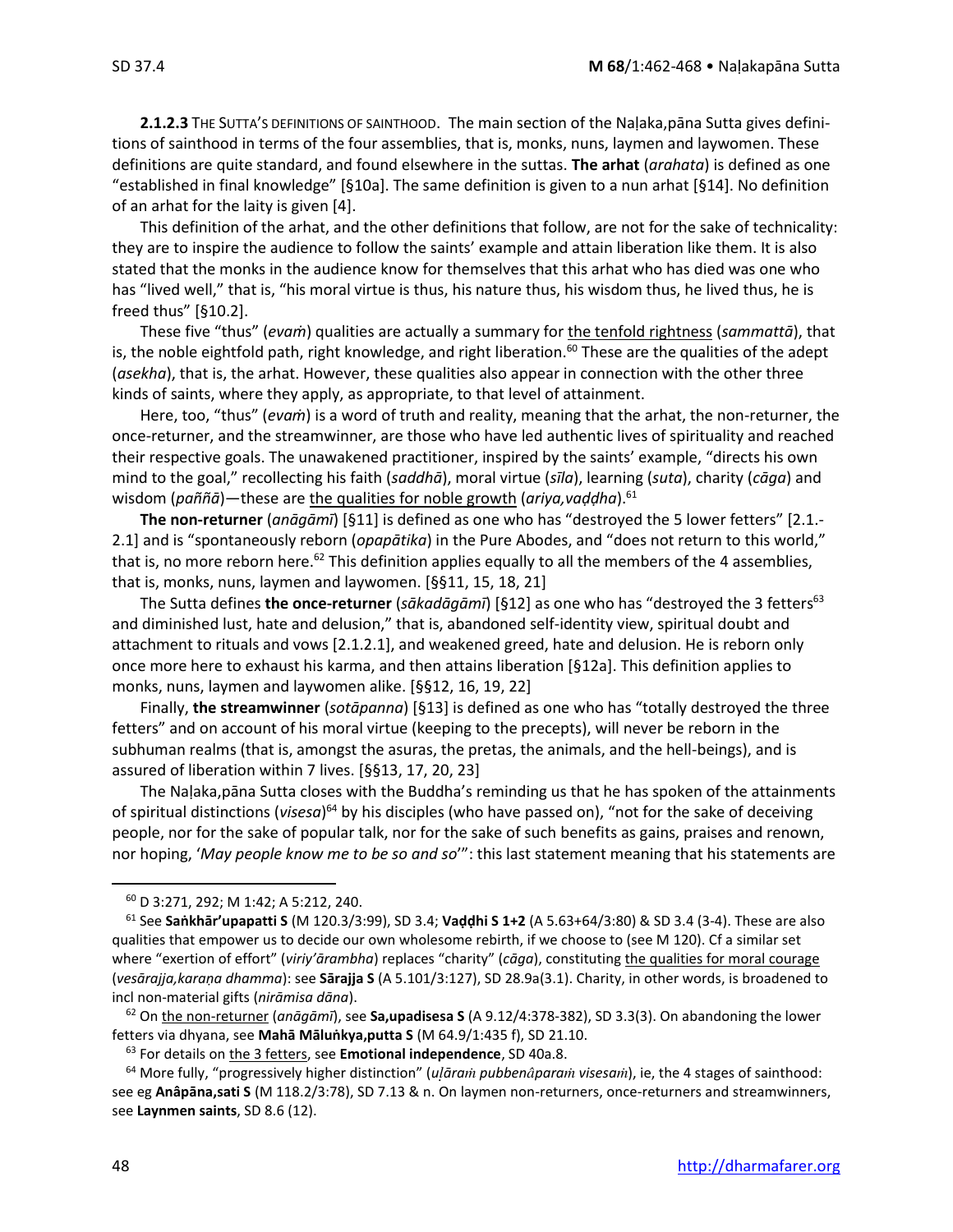not to be construed as being "miraculous" statements, but so that those with wise faith would be "greatly inspired, greatly gladdened, who having heard this, will direct their minds to such a goal." In other words, we too would walk the path of the saints.

## **3** The purpose of renunciation

**3.1 RENOUNCING OUT OF FAITH.** The main theme of the Naḷaka,pāna Sutta is that of the true purpose of renunciation. This teaching is both a reminder to practitioners, the monastics who have renounced the world "out of faith" [§3], as well for us today who are heirs to this Sutta and who love the Dharma. Monastics who "delight in the holy life" are those who, firstly, have renounced the world because they have truly seen that we are all "immersed" in suffering and "overwhelmed" by it [§5d], and so wish to make "an end of this whole mass of suffering" [§5e].

Secondly, towards that end, renunciants work to end the mental hindrances so that they are able to attain the dhyanas, and using them as the bases for mental purification, attain various stages of distinction, that is, sainthood [§6b]. Insofar as monastics are able to attain dhyanas, they would be able to attain even to the highest, that is, arhathood, if not at least non-returning. For those who are more taken up with sense-pleasures (*kāma,bhogī*), especially the laity, we are still capable of attaining at least streamwinning or once-returning.<sup>65</sup>

For **monastics**, renunciation (*nekkhamma*) or "going forth" (*pabbajjā*) refers to the abandoning of their wealth, relatives, social status and whatever ties them to a worldly life,<sup>66</sup> so that their energies, mental and physical, are directed to moral virtue (sense-restraint and wholesome speech), mental cultivation (mindfulness and meditation) and insight wisdom, leading to spiritual liberation here and now, especially the attainment of arhathood, or at least non-returning.

For **the laity**, renunciation refers to the respect for life (self and others), for property, for the person (or freedom), for truth, and for the mind—in other words, keeping to the five precepts—which are the bases for a truly human life, or at least for not falling into subhuman life-styles of the asuras, the pretas, the animals, and the hell-beings. On a higher level, as *lay practitioners*, we need to train ourselves in letting go of *selfishness, self-doubt and superstition*, that is, breaking the first 3 fetters of self-identity view, doubt, and attachment to rituals and vows [2.1.2.3: streamwinner]. One of the most effective mindfulness practices in this connection is the perception of impermanence.<sup>67</sup>

**3.2 THE JĪVIKA SUTTA**. In **the Jīvika Sutta** (It 3.5.2), the Buddha declares that alms-gathering (*piṇḍolya*) is the "lowest of livelihoods" (*antaṁ jīvikānaṁ*). <sup>68</sup> Yet, sons of family, intent on the goal, "take it up for a good reason: not out of the fear of rajahs, nor for the fear of thieves, nor on account of debts, not for the sake of livelihood."<sup>69</sup>

The Jīvika Sutta defines the true purpose of renunciation in the same words as **the Naḷaka,pāna Sutta** (M 68), that is, the renunciant lives the holy life, purposefully reflecting thus:

<sup>65</sup> On streamwinning and the laity, see **Entering the stream,** SD 3.3.

<sup>66</sup> See eg **Soṇa,daṇḍa S** (D 4.6/1:114 f), SD 30.5; **Ka,danta S** (D 5.5-7/1:130-132), SD 22.8.

<sup>67</sup> See the 10 suttas of **Okkanta Saṁyutta** (S 25/3:225-228), esp **(Cakkhu) Anicca S** (S 25.1/3:225), SD 16.7. See also **Araka S** (A 7.70/4:136-139), SD 16.17 & ending of **Velāma S** (A 9.20.5b/3:395 f), SD 16.6.

<sup>68</sup> More fully, *antam idaṁ, bhikkhave, jīvikānaṁ yad idaṁ piṇḍolyaṁ* = It 89,10 qu at DA 1:103,10 & Sadda,nīti 360,27 *antaṁ* = *lāmakaṁ*. *Anta* usu means "extreme," but here has the sense of "worst, low(est), mean(est), contemptible."

<sup>69</sup> *Attha,vasikā paṭicca, n'eva rājâbhinītā na corābhinīta na iṇaṭṭa na bhayaṭṭā na ājīvika pakatā* (It 3.5.2.2/89), SD 28.9b.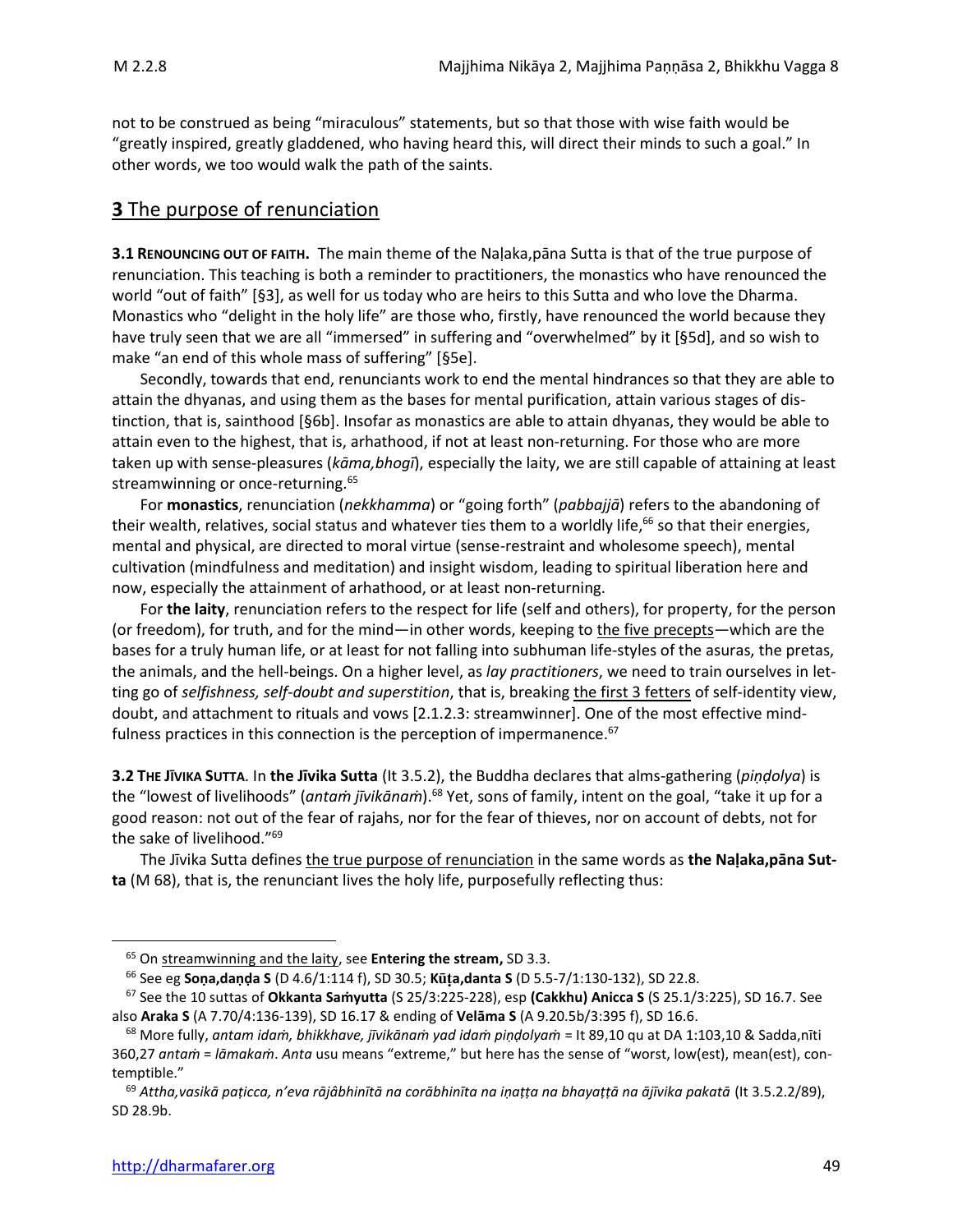I am immersed in birth, decay, death, sorrow, lamentation, physical pain, mental pain, and despair; overwhelmed by suffering, overcome by suffering.

Perhaps, there is a making an end of this whole mass of suffering to be found! (It 91.3/89) = §5.5 (plural form)

The Jīvika Sutta goes on to describe a false renunciant as one who "is covetous, strongly lusting after sense-pleasures, with a mind of ill will, with a mind of corrupted intentions,<sup>70</sup> muddle-headed, without clear comprehension, lacking concentration, scatter-brained, loose in faculty."<sup>71</sup> Such a false renunciant is compared to "a firebrand of a funeral pyre" (*chavâlata*), burning at both ends, with cow-dung smeared in between, useful only at the cremation, useless elsewhere (cannot be used as firewood either at home or in the forest).<sup>72</sup> The worst of such false religious, those who persist in using religion in exploiting others, are called "the yellow-necked" or "yellow-necks" (*kāsāva,kaṇṭha*).<sup>73</sup> They are bad by nature, unrestrained, and on account of their bad karma, will face painful consequences.<sup>74</sup>

**3.3 THE BRAHMA,CARIYA SUTTA.** Another important discourse related to the proper attitude of monastic renunciation is given in **the Brahma,cariya Sutta** (A 4.25). Here the purpose of the holy life is described in positive language.

# **SD 37.4(3.3) Brahma,cariya Sutta**

The Discourse on the Holy Life | **A 4.25**/2:26 A 4.1.3.5 | Aṅguttara Nikāya 4, Catukka Nipāta 1, Paṭhama Paṇṇāsaka 3, Uruvela Vagga 5 The true purpose of spiritual practice or religion

**1** Bhikshus, this holy life is *not* lived for the sake of deceiving people, nor for the sake of popular talk, nor for the sake of such benefits as gains, praises and renown, nor for the sake of extrication from malicious talk (for one's advantage), $75$  nor hoping, "May people know me to be so." $76$ 

**2** Rather, bhikshus, this holy life is lived

for the sake of restraint *samvar'attham*, for the sake of letting go *pahān'attham*, for the sake of dispassion *virāg'atthaṁ,* for the sake of cessation *nirodh'attham.* 

*Saṁvar'atthaṁ pahān'atthaṁ* For the sake of restraint, for the sake of letting go, *brahma,cariyaṁ anītihaṁ* is the holy life, not based on hearsay, 77

<sup>70</sup> *Paduha,mana,sakappo.*

<sup>73</sup> *Kāsāva,kahā.* They will go about with only a piece of yellow cloth around their necks or arms, and will sup-

<sup>71</sup> *Abhijjhālu kāmesu tibba,sārāgo, byāpanna,citto paduṭṭha,mana,saṅkappo, muṭṭha-s,sati asampajāno asamāhito vibbhanta,citto pākat'indriyo* (It 91.4/90), SD 28.9b. On these terms, see n ad loc.

 $72$  This is, as it were, an ironic presage of "funeral monastics" of later times, who earn a living by performing the last rites, often charging high fees for them, but "moneytheists," lacking in restraint and moral virtue.

port their wives and children by engaging in trade and farming, etc (MA 5:74 f). See M 142.8/3:246 @ SD 1.9 & nn. <sup>74</sup> It 91.9\*/90 (SD 28.9b); see also S 22.80,18.2-19/3:91-94 (SD 28.9a) & Miln 32.

<sup>75</sup> *Na iti,vāda-p,pamokkh'ānisaṁs'atthaṁ,* which is not in **Kuhana S 1** (It 1.8/28): see foll n.

<sup>76</sup> *Na kho, anuruddhā, tathāgato jana,kuhan'atthaṁ na jana,lapan'atthaṁ, na lābha,sakkāra,silok'ānisaṁs'atthaṁ, na iti,vāda-p,pamokkh'ānisaṁs'atthaṁ, na 'iti maṁ jano jānātûti:* as in **Kuhana S 1** (It 1.8/28 except for the underscored phrase.

<sup>77</sup> Dhammapāla interprets *anītiha* in various ways, the main one being "the serial killer of catastrophes" (It:M 29; ItA:M 1:279); see also ItA 1:111 f.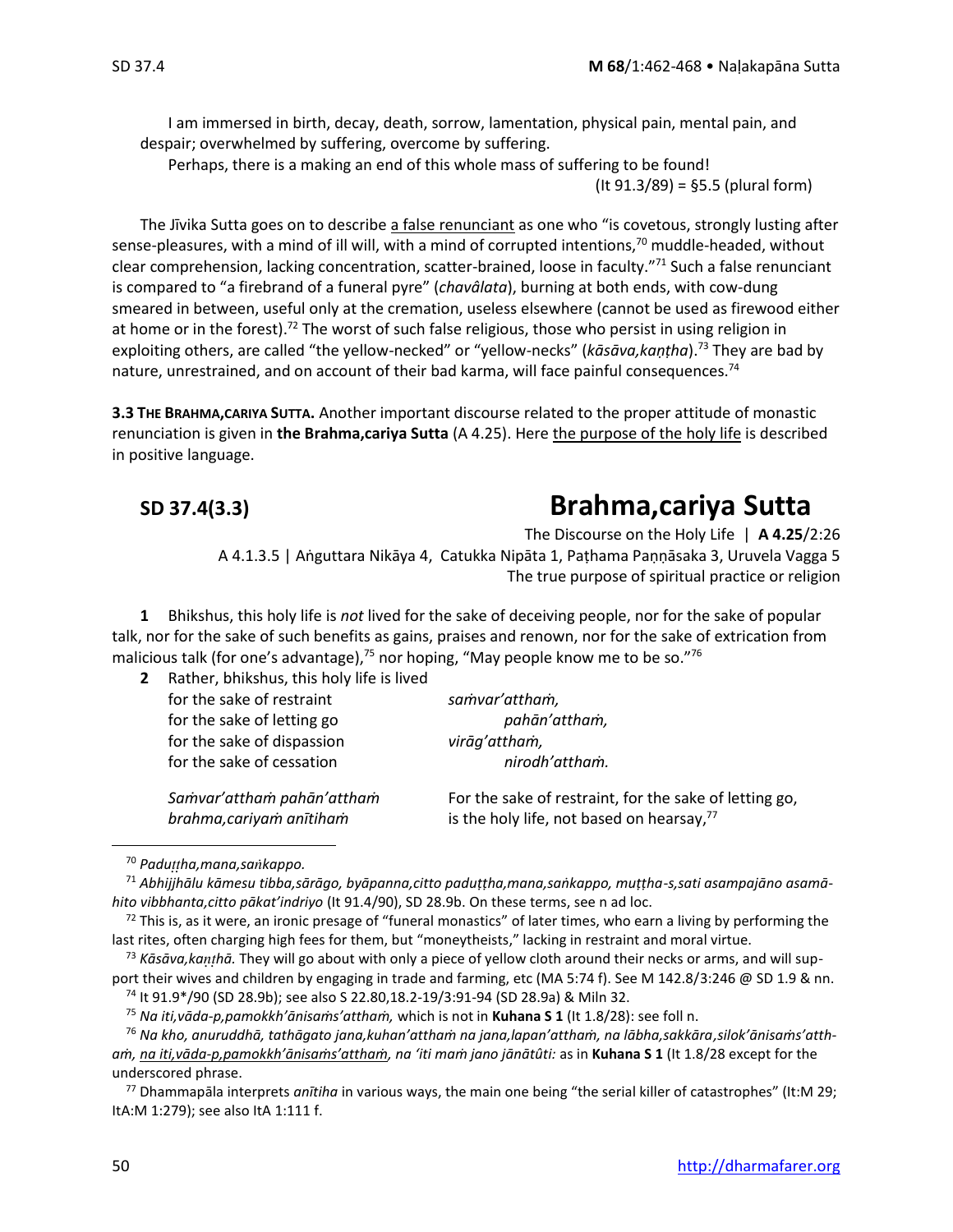*adesayi so bhagavā* the Blessed One said *nibbān'ogadha,gāminaṁ* leading to the firm footing that is nirvana. *esa maggo mahantehi* This is the path taken by the great ones, *anuyāto mahêsibhi* followed by the great seers. *Ye ca taṁ paṭipajjanti* They who practise it *yathā buddhena desitaṁ* just as it is taught by the Buddha, *dukkhass'antaṁ karissanti* will make an end of suffering *satthu,sāsana,kārino'ti* they have done the Buddha's teaching.

— evaṁ —

## **4** Laymen arhats

**4.1** The Naḷaka,pāna Sutta, in its definitions of the saints [§§10-23], omits the attainment of arhathood by the laity. A similar passage on "the mirror of the Dharma," where the Buddha, in answer to Ānanda's queries, discloses the spiritual attainments of various disciples at Nādikā, too, does not mention any laymen or laywomen arhats.<sup>78</sup>

**4.2** First of all, it must be clearly understood that nowhere in the suttas is it ever said that lay practitioners are incapable of attaining arhathood, or that only the renunciants are capable of attaining it. On the contrary, we have major teachings, such as those of **the Satipatthāna Suttas** (D 22, M 10), which are taught to *lay people*, that is, the Kurus of Kammāsa,damma.<sup>79</sup> Those who properly practise satipatthana, that is, the 4 focuses of mindfulness, for as short as a week or up to seven years, can expect "either arhathood in this very life or, if there is any residue [substrate] of clinging left,<sup>80</sup> non-returning."<sup>81</sup>

**4.3** Furthermore, we do have examples of laymen arhats in the suttas. The most famous example is that of Bāhiya Dāru,ciriya, as recorded in **the (Arahatta) Bāhiya Sutta** (U 1.10). <sup>82</sup> The Commentaries tell us that he does not become a monk due to his premature death. In due course, the tradition arose that any layman attaining arhathood has either to join the order, or will attain final nirvana that same day, a view that first appeared in **the Milinda, pañha** (Miln 264).<sup>83</sup>

<sup>82</sup> U 1.10/6-9 (SD 33.7).

<sup>83</sup> On laymen arhats**,** further see **Laymen saints**, SD 8.6 (13) Why no mention of lay arhats? On destiny of laymen arhats, see SD 8.6 (19) & **Sabba Kamma Jaha S** (U 3.1) @ SD 39.3 (1.4.4). See also Somaratne 2009.

<sup>78</sup> D 16,2.5-9/2:91-94 (SD 9); see also **Laymen saints**, SD 8.6 (14+15).

<sup>79</sup> D 22,1.1/2:290 (SD 12.3); M 10,1/1:55 (SD 13.3).

<sup>80</sup> *Upādi,* "trace (of clinging)," according to Comys "material support (the result of past karma)" (MA 4:55, UA 151), i.e. the 5 Aggregates (*khandha*). In the Suttas, the term mostly occurs in this context and in the sentence, "Here the Tathāgata passed into the remainderless (*anupādi,sesa*) nirvana-element." (A 4:118). Cf secular use in the parable of the man shot with a dart, "trace (of poison)" (M 105,19). In D:W 350 (2 places), Walshe renders it as "substrate," probably confounding it for *upadhi* (life-basis)*,* which is a very close term.

<sup>81 &</sup>quot;One of two fruits is to be expected: either final knowledge here and now, or, if there is any residue [substrate] of clinging left, non-returning," dvinnam phalānam aññataram phalam pațikankham ditthe ca dhamme aññā sati vā upādisese anāgāmitâ ti. as at Mahā Satipatthāna S (D 22,22/2:314,12); Sati'patthāna S (M 10,46/1:62); Kitagiri S (M 70,27/1:481); **Aññatara S** (S 46.57/5:129); **Nirodha S** (S 46.76/5:133); **Dve Phalā S** (S 48.65/5:236); **Phalā S 1+2 (**S 54.4+5/5:313 f); **Iddhi,pāda S** (A 5.67/3:82); **Sati Supahita S** (A 5.122/3:143); **Pabbajjā S** (A 10.59/5:108); **Paisallāna S** (It 2.2.8/39,15); **Sikkhânisasa S** (It 2.2.9/40,12); **Jāgariyo S** (It 2.2.10/41,11); **Dvayatânupassanā S** (Sn pp 140,13, 148,13).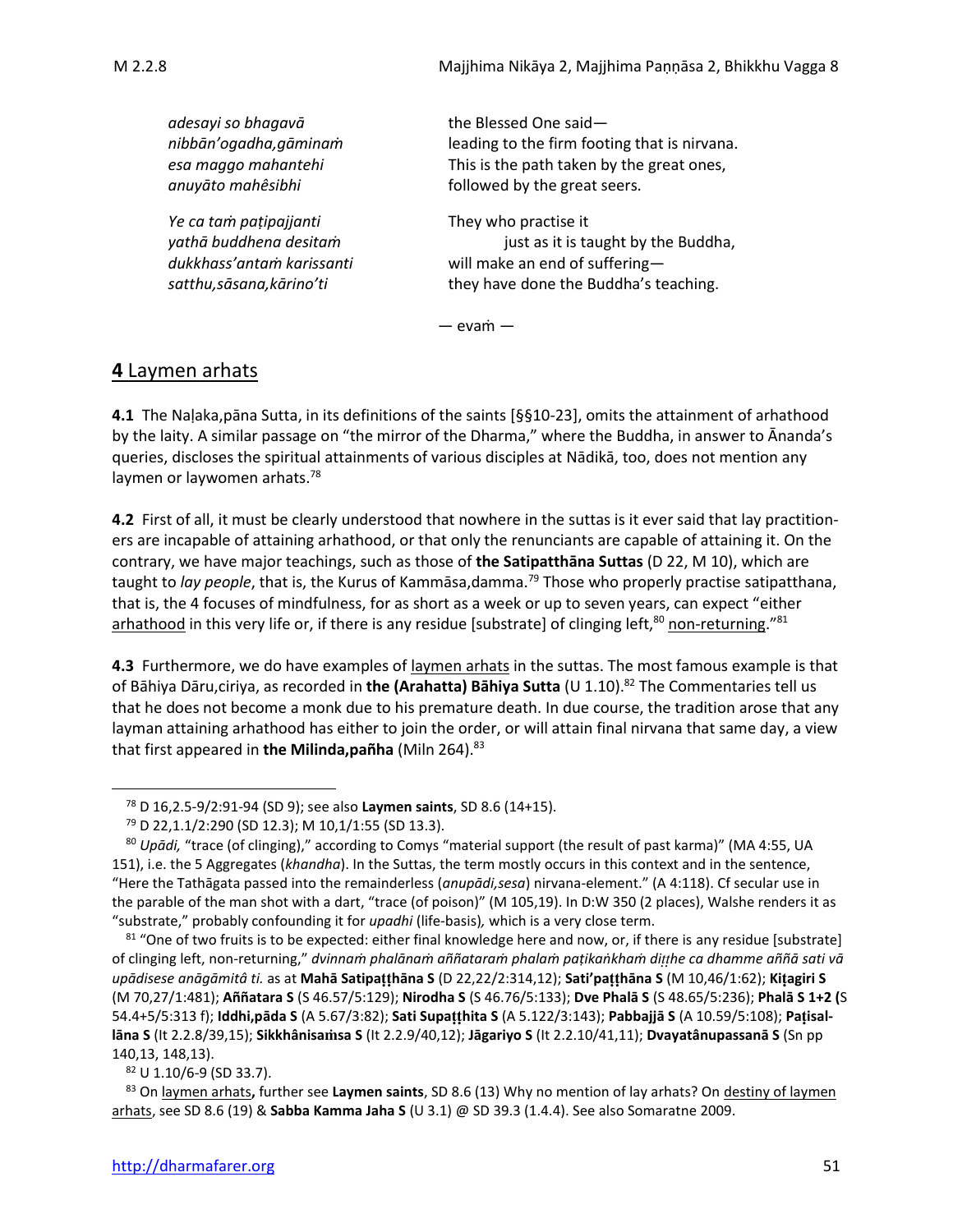There is a simple practical reason for why laymen who become arhats need to ordain. An arhat has fully all defilements and desires, and become a being of wholesome routine life until his final nirvana. A layman arhat would simply stop seeking any kind of employment, even gainful ones, but owuld rather lead a joyful life of meditation and solitude. Since he is a layman, other laity are not likely to support him, since they are unable to recognize an arhat.

However, once a layman arhat ordains, he keeps to the Vinaya. In the morning, he goes for almsround and has his meal. Whether he lives with a community of monastics or live a solitary itinerant life, he is every ready to teach and comfort others when they need it. In other words, the monastic life is a living routine that supports the arhat's life that allows him to properly spend the rest of his natural life and also keeps him spiritually available to the unawakened world whenever people need him for instruction and succour.

**4.4** As regards the suttas, there are at least *3 reasons*, I think, **why the layman arhat is not given the limelight in the early Canon**. The first two reasons are related. Firstly, as evident from the parable of the fields (S 42.7), the Buddha, like a wise farmer, would first attend to the most fertile field, namely, the monastics who have dedicated their lives to wisdom and awakening.<sup>84</sup> However, the laity is a very close second kind of field which could also give good yields.

The second reason, the more important one, as already stated earlier, is that the secret of the success of the spread of the Buddha Dharma is not that the Buddha preached to the masses, that is, not by mass evangelism, but *rather that he chooses his audience wisely, giving priority to them according to their readiness (upanissaya) to understand and practise what he has taught.*<sup>85</sup>

**4.5** The third reason relates to the difficulty of the laity in attaining arhathood or non-returning, on account of their lifestyle. This difficulty arises from the laity's indulgence in sensual pleasure (*kāma,bhogī*).<sup>86</sup> In **the Cūa Dukkha-k,khandha Sutta** (M 14), for example, the layman Mahānāma, a once-returner,<sup>87</sup> complains to the Buddha that he (Mahānāma) still has defiled mental states, especially lustful thoughts, despite understanding the nature of the 3 unwholesome roots. The Buddha explains the reason for this is that Mahānāma still enjoys sensual desires (*kāma*) <sup>88</sup> and that he would not be able to transcend sensual desires unless he has experienced "zest and joy (*pīti,sukha*) that are apart from sensual pleasures or something more peaceful than that,"89 that is, the mental pleasures of dhyana (*jhāna*).<sup>90</sup>

Lay Buddhists who are non-celibate, enjoying sense-pleasures (*kāma,bhogī*) <sup>91</sup>—that is, anyone enjoying sense-pleasures *and* also desirous of living a moral and happy life—should only indulge them-

<sup>84</sup> S 42.7/4:315-317: see **Laymen saints**, SD 8.6 (4).

<sup>85</sup> See **Laymen saints**, SD 8.6 (13) (Why no mention of lay arhats?).

<sup>86</sup> On *kāma,bhogī,* see **Mahā Vaccha,gotta S** (M 73,10/1:491), SD 27.4.

<sup>87</sup> Comy says that Mahānāma had long ago attained the fruit of once-returning, which only weakens lust, hate and delusion, but does not eradicate them. He had the mistaken notion that lust, hate and delusion were eradicated by the path of once-returning. Thus, when he saw that they were not abandoned and asked the Buddha the cause of their arising. Even saints on the path (short of arhats) can be mistaken about which defilements are abandoned by which path (MA 2:61).

<sup>88</sup> It should be noted here that *kāma* as used in this sutta has a broad sense, that is, both as the subjective defilement (*kilesa*) or "sensual desire" and as the object of desire (*vatthu*) or "(objects of) sensual pleasure" (Nm 1,1, Vbh 256, DhsA 62; cf A 3:410 f). See Gethin, *The Buddhist Path to Awakening,* 2001:192 f.

<sup>&</sup>lt;sup>89</sup> Aññatr'eva kāmehi...pīti, sukham adhigacchati aññañ [vā] tato santataram.

<sup>90</sup> M 14/1:91-95 @ SD 4.7. On the importance of zest and joy (*pīti,sukha*) in meditation and *jhāna* in general, see esp Brahmavamso, *The Jhānas,* 2003.

<sup>91</sup> On *kāma,bhogī,* see **Mahā Vaccha,gotta S** (M 73.10/1:491), SD 27.4.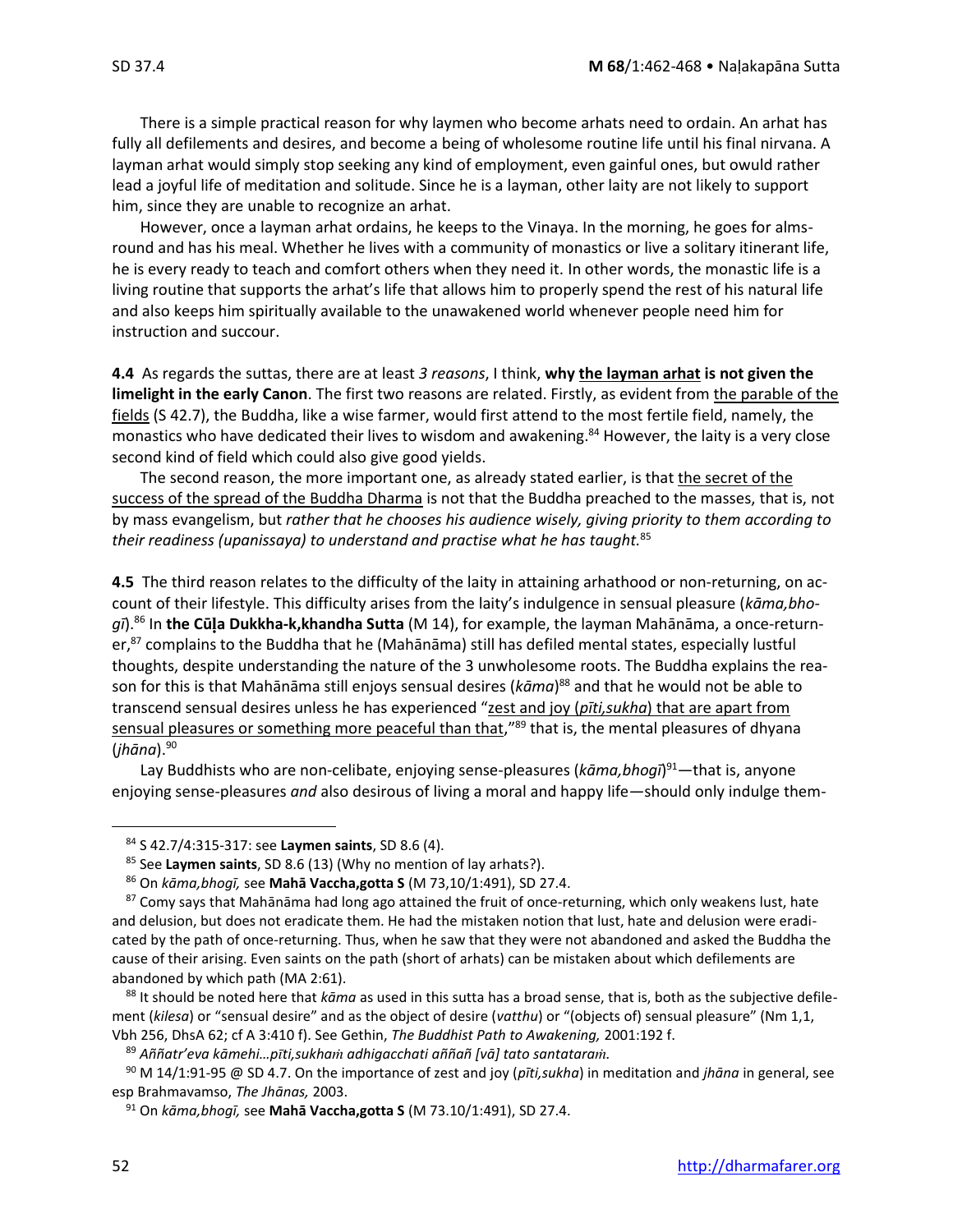selves in such pleasures *within the limits and spirit of the 5 precepts*, that is, they should know *when to stop* and to avoid sexual misconduct (*kāmesu micchācārā*). In fact, such people, who enjoy sense-pleasures in a wholesome manner and yet do not neglect their spiritual development, are still capable of attaining streamwinning in this life itself,<sup>92</sup> and fully awakening to spiritual liberation within 7 lives at the most.<sup>93</sup>

— — —

**Naḷaka,pāṇa** The Discourse at Naḷaka,pāṇa M 68

**1** Thus have I heard.

## The sons of family who have gone forth

At one time the Blessed One was staying in a palash [flame-of-the-forest] forest,<sup>94</sup> near Naḷaka,pāna,<sup>95</sup> in Kosala country.

**2** Now at that time, many well known sons of family had gone forth out of faith from home into homelessness under the Blessed One, that is to say,

the venerable Anuruddha, the venerable Bhaddiya, the venerable Kimbila [Kimila], the venerable Bhagu, the venerable Koṇḍañña, the venerable Revata, the venerable Ānanda, and many other well known sons of family.<sup>96</sup>

## The Buddha asks about the young renunciants

**3** Now at that time, the Blessed One **[463]** was sitting in the open surrounded by a community of monks.

Then the Blessed One addressed the monks concerning these sons of family,

"Bhikshus, these sons of family who have gone forth out of faith from home into homelessness under me. Do you think, bhikshus, if they are monks who delight in the holy life?"<sup>97</sup>

<sup>92</sup> See **Mahā Vaccha,gotta S** (M 73,10/1:491), SD 27.4.

<sup>93</sup> See **Sa,upadisesa S** (A 9.12,10/4:381), SD 3.3 (3). See also *Kāma-c,chanda*, SD 32.2 (Wholesome sexual conduct). On laymen saints, further see SD 47.11 (11): Uttiya 4 (Kvu). On the destiny of laymen arhats, see SD 8.6 (19); **Sabba Kamma,jaha S** (U 3.1) @ SD 39.3 (1.4.4).

<sup>94</sup> *Palāsa,vana,* which also features in **Naḷaka,pāna Ss 1 & 2** (A 10.67/5:122 + 68/5:125). Comys gloss *palāsa* as the *kiṁsuka* tree (MA 3:180). Botanic name: Butea monosperma or Butea frondosa: Bengali & Hindi "kimshuka" or "palash," Tamil "porasum," ie, the parrot tree or flame of the forest. Cf **Palāsa J** (J 307/3:23); also cf *kiṁsuka* simile at S 4:193. See R Morris, *Folklore Journal* 3, 1880: 855. For pictures[, http://en.wikipedia.org/wiki/Trees\\_of\\_India;](http://en.wikipedia.org/wiki/Trees_of_India) for details & refs, se[e http://wiki.encyclopaediaindica.com/~encyclo3/wiki/index.php?title=PARROT\\_TREE](http://wiki.encyclopaediaindica.com/~encyclo3/wiki/index.php?title=PARROT_TREE)

<sup>95</sup> On Naļaka, pāna, see Intro (1.1.1).

<sup>96</sup> For details on each saint, see Intro (1.2). Cf opening of **Mahā Go,siṅga S** (M 32,1/1:212), SD 44.12.

<sup>97</sup> *Ye te, bhikkhave, kulaputtā mamaṁ uddissa saddhā agārasmā anagāriyaṁ pabbajitā, kacci te, bhikkhave, bhikkhū abhiratā brahmacariye'ti?* Paraphrased: "I wonder if these young men from good families who have renounced the world out of faith in me live their monastic lives happily?"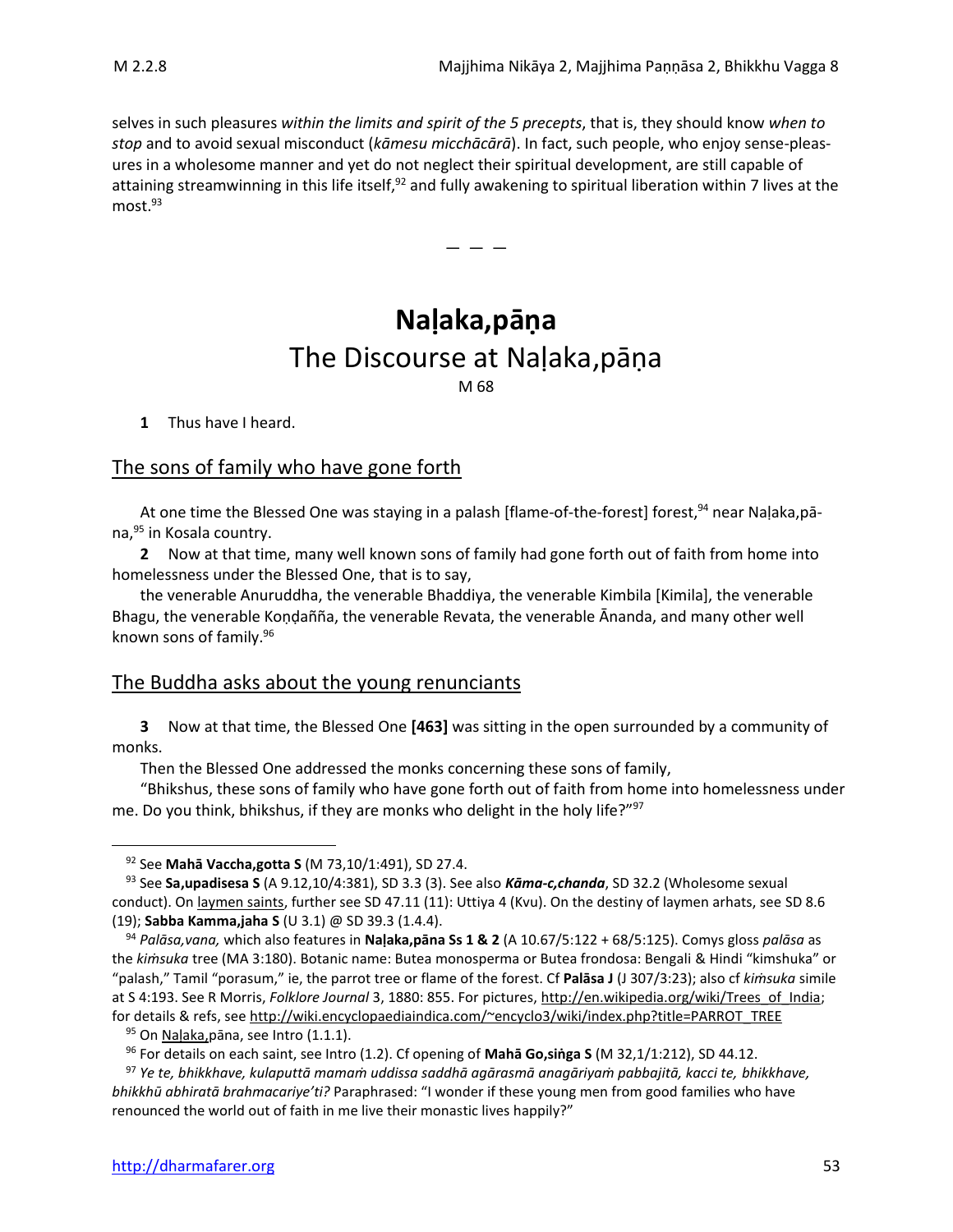When this was said, the monks remained silent.

For the second time, the Blessed One addressed the monks concerning these sons of family,

"Bhikshus, these sons of family who have gone forth out of faith from home into homelessness under me. Do you think, bhikshus, if they are monks who delight in the holy life?"

For the second time, the monks remained silent.

For the third time, the Blessed One addressed the monks concerning these sons of family,

"Bhikshus, these sons of family who have gone forth out of faith from home into homelessness under me. Do you think, bhikshus, if they are monks who delight in the holy life?"

For the third time, the monks remained silent.

#### The youths delight in the holy life

**4** Then this occurred to the Blessed One:

"What now if I were to ask the sons of family themselves?" Then the Blessed One addressed the venerable Anuruddha, "Anuruddhā [Anuruddhas], <sup>98</sup> do you delight in the holy life?" "Surely, bhante, we delight in the holy life!"

**5** "Good, good, Anuruddhā!

It is proper that you, sons of family, who have gone forth out of faith from home into homelessness, delight in the holy life.

## The youths have renounced out of faith

5.2 You are young, Anuruddhā, blessed with youth, endowed with the prime of life, black-haired youths who have still not fully enjoyed sense-pleasures, <sup>99</sup>

5.3 yet, you all, Anuruddhā, blessed with youth, endowed with the prime of life, black-haired youths, have gone forth from home into homelessness.

5.4 And indeed, Anuruddha, 100

you have gone forth from home into homelessness not because of you have gone forth from home into homelessness *not* because of you have gone forth from home into homelessness not because of you have gone forth from home into homelessness *not* because of

being forced by the king;<sup>101</sup> being forced by robbers;<sup>102</sup>  $debts:<sup>103</sup>$  $fear:$ <sup>104</sup>

<sup>98</sup> Meaning "Anuruddha and all present," *anuruddhā* (3 m pl), ie, the Buddha is addressing Anuruddha and the monks named above [§2]. Also at **(Anuruddha) Upakkilesa S** (M 128.11/3:156), SD 5.18. See M:H 1:257 n4. This is an elliptical vocative or multiple vocative, an idiom unique to Pali: see SD 13.1 (3.1.1.4).

<sup>99</sup> *Yena tumhe, anuruddhā, bhadrena yobbanena samannāgatā paṭhamena vayasā susu,kāḷa,kesā kāme paribhuñjeyyātha.* The main sentence here is stock: **Sambahula S** (S 4.21/1:1:117+118), **Piṇḍola Bhāra,dvāja S** (S 35.127/- 4:110+111+112×2), SD 27.6a.

<sup>100</sup> The rest of this section is stock: M 68,5.4/1:463, SD 37.4; S 22.8/3:93 (SA 2:301 f); It 5.2/89 (ItA 2:113); Miln 32; SnA 1:340; UA 106*.*

<sup>101</sup> *N'eva rājâbhinītā agārasmā anagāriyaṁ pabbajitā,* ie a king, having caught a wrong-doer, tells him, "If you go forth, you will be free." (MA 3:180).

<sup>102</sup> *Na corâbhinītā agārasmā anagāriyaṁ pabbajitā,* ie, having being caught by robbers, plead to them that one is on the way to joing the monastery, so as to escape being killed by them (MA 3:180; SA 2:302; ItA 2:113).

<sup>103</sup> *Na iṇaṭṭā agārasmā anagāriyaṁ pabbajitā,* ie, where the creditor releases the debtor if he becomes a monk (MA 3:180), or if he goes forth to flee from creditors (ItA 2:113). The figure of the debtor is often used for one caught up with sensual pleasure: see **Te,vijja S** (D 13.6/1:72), SD 8.10; MA 2:318; see also *Nīvaraṇa*, SD 32.1 (3.2.1).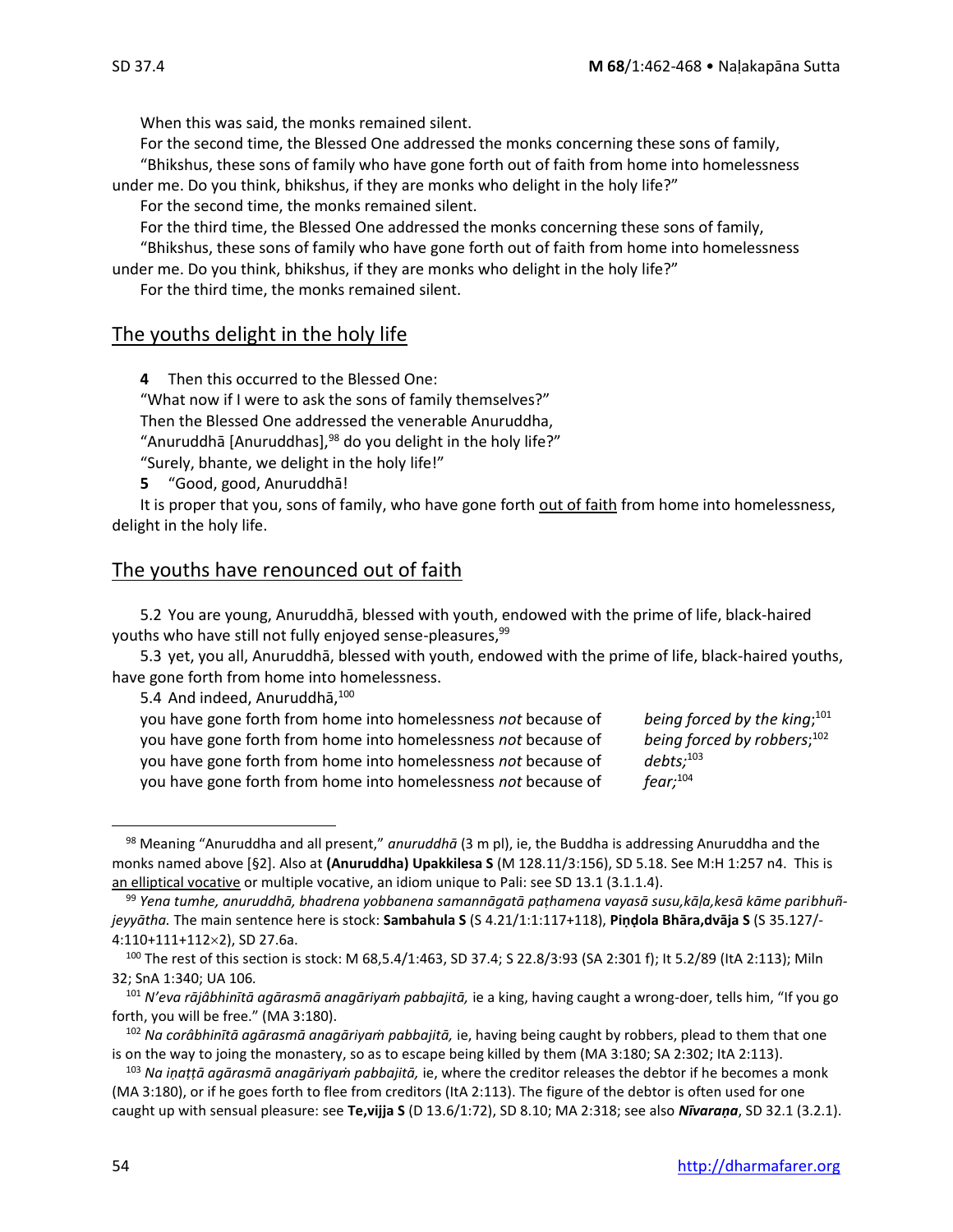you have gone forth from home into homelessness *not* for the sake of *livelihood*. 105

5.5 But rather you have done so, thinking,  $106$ 

'I am immersed in birth, decay, death, sorrow, lamentation, physical pain, mental pain, and despair; overwhelmed by suffering, overcome by suffering.

Perhaps, there is a making an end of this whole mass of suffering to be found!'107

5.6 What now, Anuruddhā, have you not thus gone forth from home into homelessness out of faith?" "Yes, bhante, we have."

## Duties of a renunciant

**6** "And what now, Anuruddhā, should be done by a son of family who has gone forth from home into homelessness in this way?

6.2 THE MENTAL HINDRANCES.Anuruddhā, so long as he does *not* attain to zeal and joy on account of being secluded from sensual pleasures and secluded from unwholesome mental states, or some other state that is more peaceful than that, 108

| covetousness <sup>109</sup> | (abhijjhā)           | invades his mind and remains there,       |
|-----------------------------|----------------------|-------------------------------------------|
| ill will                    | (avyāpdā)            | invades his mind and remains there,       |
| sloth and torpor            | (thīna, middha)      | invade his mind and remains there,        |
| restless and worry          | (uddhacca, kukkucca) | invade his mind and remains there,        |
| doubt                       | (vicikicchā)         | invades his mind and remains there, [464] |
| discontent <sup>110</sup>   | (arati)              | invades his mind and remains there,       |
| $d$ rowsiness $^{111}$      | (tandī)              | invades his mind and remains there.       |

*This is the case, Anuruddhā, so long as he does not attain to zeal and joy on account of being secluded from sensual pleasures and secluded from unwholesome mental states, or some other state that is more peaceful than that*.

6.3 OVERCOMING THE MENTAL HINDRANCES. Anuruddhā, so long as he attains to zeal and joy on account of being secluded from sensual pleasures and secluded from unwholesome mental states, or some other state that is more peaceful than that,<sup>112</sup>

| covetousness     | does not continue to seize his mind. |
|------------------|--------------------------------------|
| ill will         | does not continue to seize his mind. |
| sloth and torpor | do not continue to seize his mind.   |

<sup>104</sup> *Na bhayaṭṭā agārasmā anagāriyaṁ pabbajitā,* ie, SA says that these are the "fears" of kings, thieves, hunger, illness and debt (SA 2:302; MA 3:180).

<sup>105</sup> *N'ājīvikā,pakatā agārasmā anagāriyaṁ pabbajitā,* ie, during famines or difficulties, one goes forth so that one does not have earn a living (MA 3:180).

<sup>106</sup> As at **Piṇḍolya S** (S 22.80.18c/3:93), SD 28.9a.

<sup>107</sup> *Appeva nāma imassa kevalassa dukkha-k,khandhassa anta,kiriyā paññāyethâti.*

<sup>108</sup> *Vivekaṁ, anuruddhā, kāmehi vivekaṁ akusalehi dhammehi pīti,sukhaṁ nâdhigacchati aññaṁ vā tato santataraṁ.* Apparently, this passage (negatively phrased) is found only here. Its positive version is found in **Cūḷa Dukkha-k,khandha S** (M 1:912, 922). Here, the "zeal and joy on account of being secluded from sensual pleasures and secluded from unwholesome mental states" refers to the 1<sup>st</sup> and 2<sup>nd</sup> dhyanas, while "some other state that is more peaceful than that" refers to 3<sup>rd</sup> and 4<sup>th</sup> dhyanas, and the 4 paths (MA 2:63, cf 3:181).

109 On this list of mental hindrances, see Intro (2.1.2).

<sup>110</sup> *Arati.* See **Aratī S** (S 8.2/1:186 f), SD 53.6 & **Māra Dhītu S** (S 4.25/1:125-127), SD 36.6.

<sup>111</sup> *Tandī.* Here, as a non-tt, it prob means a deeper sense of sloth, a total lack of effort or desire to do so. See *Thīna,middha*, SD 32.6 (2.2).

<sup>112</sup> *Vivekaṁ, anuruddhā, kāmehi vivekaṁ akusalehi dhammehi pīti,sukhaṁ nâdhigacchati aññaṁ vā tato santataraṁ.* Apparently this phrase is found only here.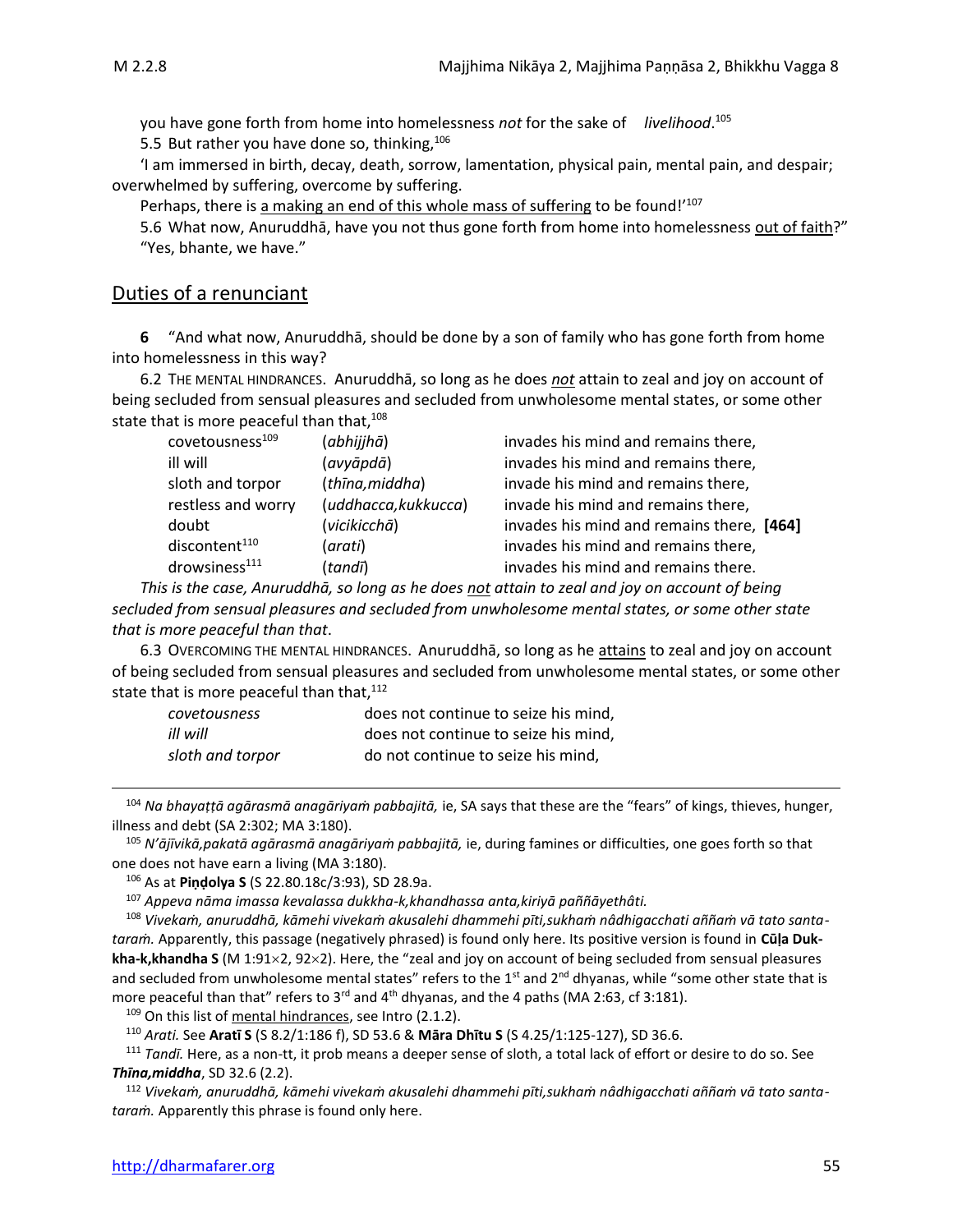| do not continue to seize his mind,   |
|--------------------------------------|
| does not continue to seize his mind, |
| does not continue to seize his mind. |
| does not continue to seize his mind. |
|                                      |

*This is the case, Anuruddhā, so long as he attains to zeal and joy on account of being secluded from sensual pleasures and secluded from unwholesome mental states, or some other state that is more peaceful than that.*

## The arhats' knowledge of the Buddha

**7** What then, Anuruddhā, do you think of me, thus:

'Those influxes<sup>113</sup> that defile, that bring about rebirth, that are troubling, that ripen in suffering, that bring about future birth, decay and death,

have *not* been abandoned by the Tathagata; 114

therefore, the Tathagata,

| having considered, 115 | uses one thing;        |
|------------------------|------------------------|
| having considered,     | endures another;       |
| having considered,     | avoids another;        |
| having considered,     | removes another.'?116" |
|                        |                        |

"No, indeed, bhante, we do not think of the Blessed One thus:

'*Those influxes that defile, that bring about rebirth, that are troubling, that ripen in suffering, that bring about future birth, decay and death, have not been abandoned by the Tathagata;*

*therefore, the Tathagata, having considered, uses one thing; having considered, endures another; having considered, avoids another; having considered, removes another.*'

## The Buddha is well freed

7.2 We, bhante, think of the Blessed One, thus:

'Those influxes that defile, that bring about rebirth, that are troubling, that ripen in suffering, that bring about future birth, decay and death,

<sup>113</sup> *Āsava,* Skt *āsrava*; BHS *āśrava, āsrava*. Here, *āsava* is a tt for the obstacle(s) to the attainment of arhathood. As "mental influxes," the oldest list is probably a set of 3 influxes—of sense-desire (*kām'āsava*), of existence (*bhav'āsava*), and of ignorance (*avijjâsava*), as in **Sagīti S** (D 33), **Sammā,dihi S** (M 9), **sava S** (S 38.8), **Ti,kaṇṇa S** (A 35.8), **(Te,vijja) Jāussoṇi S** (A 3.59), **Nibbedhika Pariyāya S** (A 6.63). The Abhidhamma and Comys give a list of 4 influxes, which is also found in the Nikāyas, that is, the influxes of (1) sense-desire (*kām'āsava*), (2) (desire for eternal) existence (*bhav'āsava*), (3) views (*dih'āsava*), (4) ignorance (*avijj'āsava*). These 4 are also known as "floods" (*ogha*) and "yokes" (*yoga*).

<sup>114</sup> *Ye āsavā saṁkilesikā ponobbhavikā sadarā dukkha,vipākā āyatiṁ jāti,jarā,maraṇiyā, appahīnā te tathāgatassa.* This sentence up to *appahīnā* is stock: M 1:250 $\times$ 4, 331 $\times$ 2, 464 $\times$ 2.

<sup>115</sup> "Having considered" (*saṅkhaya*), as at **Pabbajitassa Roga S** (A 4.157.2/2:143,19); **Sn 1041**: **Lakkhaṇa S (**D 30) @ SD 36.9 (3.1). See also Sn:N 404 n1041.

<sup>116</sup> *Tasmā tathāgato saṅkhāy'ekaṁ paṭisevati, saṅkhāy'ekaṁ adhivāseti, saṅkhāy'ekaṁ parivajjeti, saṅkhāy'ekaṁ vinodetîti?* From *saṅkhāy'ekaṁ...vinodeti* is stock: **M 68**,6/1:4644; **A 9.2.**3/4:354, **10,**20.7/5:30. See esp **Sabb'āsava S** (M 2), where they refer to the practices of those training to prevent the arising of latent tendencies that have not yet been abandoned (M 2,4/1:7), SD 30.3. In **Saṅgīti S** (D 33), the 4 statements are mentioned in connection with the 4 supports or modes of attention (*apassena,* from *apa + assaya*) (D 33,1.11(8)- /3:224). They are constant reflections that help prevent or mitigate the arising of mental defilements in connection with physical things.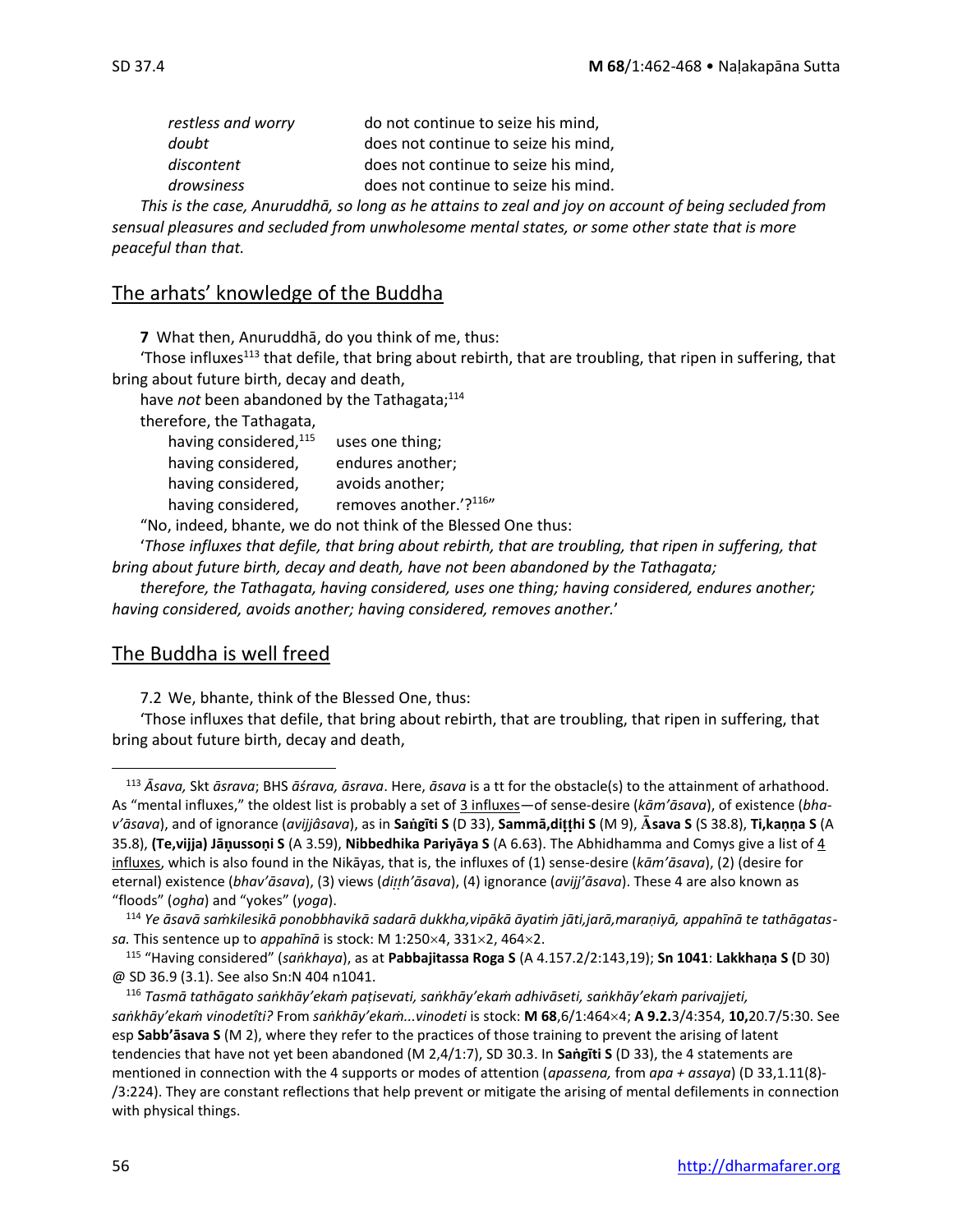*have* been abandoned by Tathagata; therefore, the Tathagata, having considered, uses one thing; having considered, endures another; having considered, avoids another; having considered, removes another."

7.3 "Good, good, Anuruddhā, those influxes that defile, that bring about rebirth, that are troubling, that ripen in suffering, that bring about future birth, decay and death, have been abandoned by Tathagata,

having cut them off at the root, made them like a palm-tree stump, done away with them so that they are not subject to further growth.<sup>117</sup>

7.4 Anuruddhā, just as a palm tree whose crown has been cut off is incapable of further growth, even so, Anuruddhā, those influxes that defile, that bring about rebirth, that are troubling, that ripen in suffering, that bring about future birth, decay and death,

have been abandoned by Tathagata,

*cut off at the root, made them like a palm-tree stump, done away with them so that they are not subject to further growth*.

7.5 *Therefore, Anuruddhā*, *the Tathagata, having considered, uses one thing; having considered, endures another; having considered, avoids another; having considered, removes another*.

## The Buddha's purpose in declaring his disciples' liberation

**8** What do you think, Anuruddhā? Seeing what purpose does the Tathagata declare the reappearance of a disciple who has passed away, who has died, thus: $118$ 

'So-and-so had reappeared in such-and-such a place. So-and-so had reappeared in such-and-such a place'?" 119 **[465]**

8.2 "Bhante, our teachings are rooted in the Blessed One, guided by the Blessed One, have the Blessed One as refuge. It would be good indeed if the Blessed One were to explain its meaning. Having heard the Blessed One, the monks would remember it."<sup>120</sup>

<sup>117</sup> *Ucchinna,mūlā tālā,vatthu,katā anabhāvaṁ,katā āyatiṁ anuppāda,dhammā.* This is stock: **M 22.**32/1:1392, **36.**47/1:2502, **43.**35-37/1:2983, **49.**30/1:3312, **68**.7/1:4642, **72.**20/1:4883, **73**.6/1:490, **140.**27/3:245; **S 22.3.**9/3:10(3) +11, **22.25**.3+5+6/3:27, **22.111.**2+7/3:161, **22.112.**3+6+7/3:162, **23.9.**4+5+6+7/3:193, **23.10.**4+5+6+7+ 8/3:194, **35.103.**6/4:83 f, **35.104.**4+9/4:852, **41.5.**4/4:2923, **41.7.**11+12+13/4:2973, **44.1.**15+16+17+18+19+30+ 31+32+33+34/4:376-379, **54.12.**5/5:327+328; **A 3.69.**10/1:204 f 3, 11/1:2053, **3.33**.2c/1:135 f, **4.36.**38/2:382, **4.195.**9/2:199, **4.254.**1/2:249, **5.71.**4+5+6+7+8/3:84+85, **5.72.**4+5+6+7+8/3:85 (pl), 86, **8.11.**2/4:173, 3/4:174, 8/4:1752, 9/176, **8.12.**7/4:1844; **Nm** 1:56, 90, 100, 1893, 1984, 206, 2072, 334, 4302, 432, 442, 443; **Nc** (24); **V 1**:2352, 2362 (Mv), **3**:22, 34 (Pār). **§§7cd** are also in **Mahā Saccaka S**  (M 36.47/1:250), SD 49.4.

<sup>118</sup> *Taṁ kiṁ maññasi, anuruddhā, kaṁ attha,vasaṁ sampassamāno tathāgato sāvake abbhatīte kālaṅ,kate upapattīsu vyākaroti.*

<sup>119</sup> Cf **Jana,vasabha S** (D 18.1/2:200), SD 62.3.

<sup>120</sup> Bhagavam, mūlakā no bhante dhammā, bhagavam nettikā, bhagavam pațisaranā. Sādhu vata bhante bha*gavatañ-ñ'eva paibhātu etassa bhāsitassa attho.Bhagavato sutvā bhkikkh dhāressant ti*. This is stock: **Mahā Dhamma Samādāna S** (M 46.2/1:309 f), **Vīmasaka S** (M 47.3/1:317), **Naakapāna S** (M 68.8/1:465), **Mahā Suññata S** (M 122.19/3:115), SD 11.4; **Bālena Paita S** (S 2:24), SD 21.1, **Parivīmasanā S** (S 12.51/2:81), SD 11.5, **Candûpama S** (S 16.3/2:199), **Sammāsambuddha S** (S 22.58/3:66), **Sall'atthena S** (S 36.6/4:208), SD 5.5, **nanda S 2** (S 36.16/4:221); A 3.68/1:199, A 8.6/4:158, A 8.83/4:338, A 9.1/4:351, A 10.58/5:106, A 11.20/5:355. See esp **Bhagava Mūlaka S** (A 10.58/5:106 f), SD 67.4.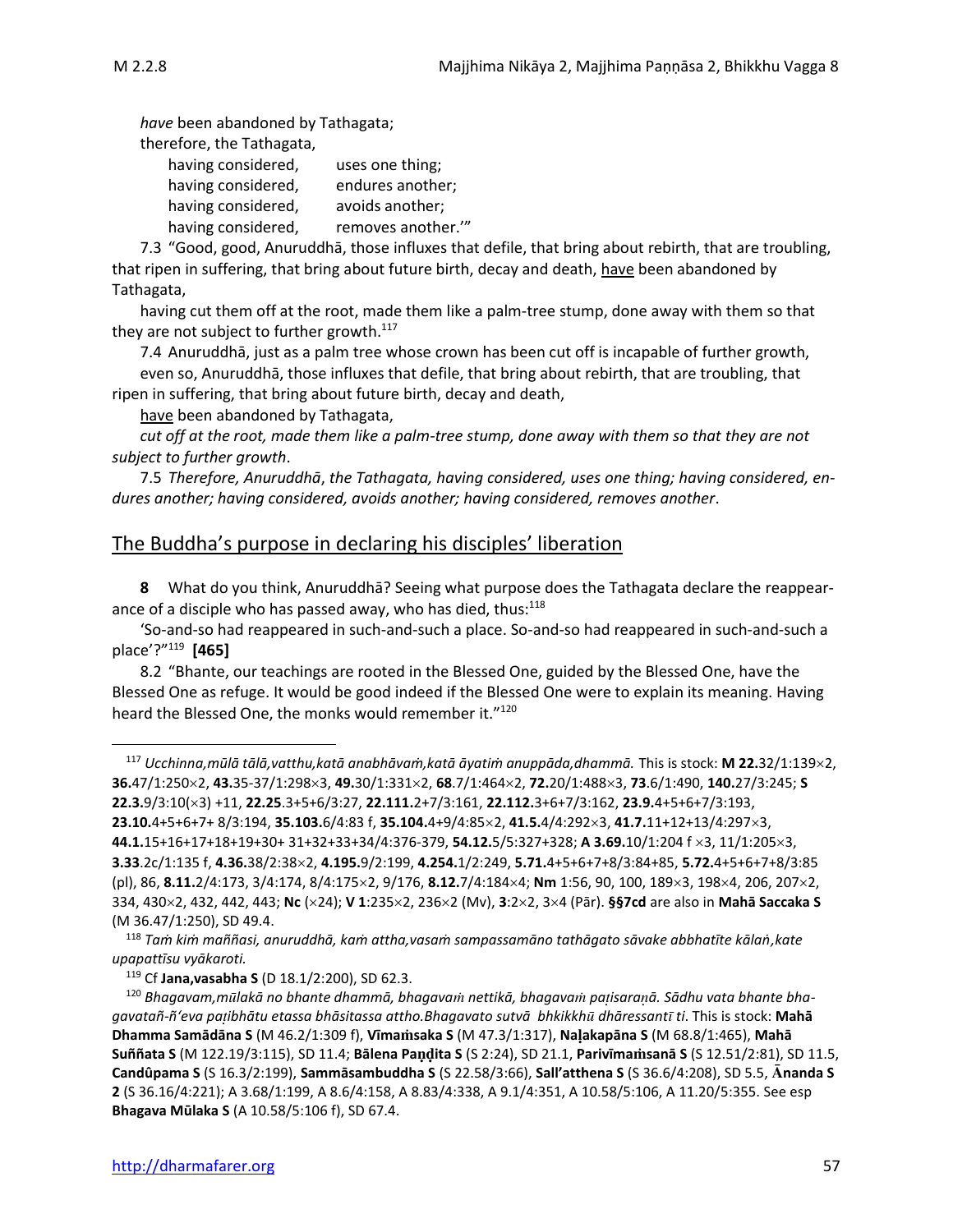**9** "Anuruddhā, it is not for the sake of deceiving people, nor for the sake of popular talk, nor for the sake of such benefits as gains, praises and renown, nor hoping, 'May people know me to be so and so,' 121

*that he declare the reappearance of a disciple who has passed away, who has died, thus: 'So-and-so had reappeared in such-and-such a place. So-and-so had reappeared in such-and-such a* 

#### *place.'*

9.2 And indeed, Anuruddhā, there are sons of family with faith, greatly inspired,<sup>122</sup> greatly gladdened, who having heard this, will direct their minds to such a goal. This, Anuruddhā, is for their good and happiness for a long time.

## Being inspired by a monk's arhathood

**10** Here, Anuruddhā, a monk hears thus: '**Monk** so-and-so has passed away. The Blessed One has declared that he was established in **final knowledge**.'<sup>123</sup>

| 10.2 Moreover, he has seen that venerable one <sup>124</sup> himself, or heard it said of him, thus: <sup>125</sup> |                  |                |
|---------------------------------------------------------------------------------------------------------------------|------------------|----------------|
| 'Such, too, indeed, was that venerable's                                                                            | moral virtue;    | sīla           |
| such, too, indeed, was that venerable's                                                                             | Dharma [nature]; | $dhamma^{126}$ |
| such, too, indeed, was that venerable's                                                                             | wisdom;          | pañña          |
| such, too, indeed, was how that venerable                                                                           | lived;           | vihārī         |
| such, too, indeed, was how that venerable was                                                                       | freed.'          | vimutta $127$  |

10.3He directs his own mind to the goal, recollecting his faith and moral virtue and learning and charity and wisdom.<sup>128</sup>

<sup>124</sup> *Āyasmā,* a general term of polite address, which also applies to the laity: see eg §18b & passim.

<sup>126</sup> By virtue of its position here, btw "moral virtue" (*sīla*) and "wisdom" (*paññā*), *dhamma* refers to "meditation," ie *samādhi.* That is, the refer to the 3 trainings: see **Ti,sikkhā S** (A 3.88/1:235), SD 24.10 & *Sīla samādhi paññā*, SD 21.6.

 $127$  Above [§10a], the Sutta simply def the arhat as one "established in final knowledge," a succinct def unique to **Nalaka,āna S**. The whole passage here reads: *evaṁ,sīlo so āyasmā ahosi iti'pi, evaṁ,dhammo so āyasmā ahosi iti- 'pi, evaṁ,pañño so āyasmā ahosi iti'pi, evaṁ,vihārī so āyasmā ahosi iti'pi, evaṁ,vimutto so āyasmā ahosi iti'pîti.*  These are the defining characteristics of an arhat. A more common def of an arhat is this: "having right here and now realized for himself through direct knowledge, attained and dwelled in the freedom of mind and freedom by wisdom that are influx-free with the destruction of the mental influxes" (*yo āsavānaṁ khayā anāsavaṁ ceto,vimuttiṁ paññā,vimuttiṁ diṭṭhe'va dhamme sayaṁ abhiññā sacchikatvā upasampajja viharatī*), eg, **Mahā Vaccha, gotta S** (M 73,7/1:490), SD 27.4. See (1.1.2.3).

<sup>121</sup> *Na kho, anuruddhā, tathāgato jana,kuhan'atthaṁ na jana,lapan'atthaṁ na lābha,sakkāra,silok'ānisaṁs'atthaṁ [na iti,vāda-p,pamokkh'ānisaṁs'atthaṁ]\* na iti maṁ jano jānātûti:* also in **Kuhana S 1** (It 1.8/28), **Brahma, cariya S** (A 4.25/2:26) except that it has additional phrase [\*], which means "not for the sake of extrication from malicious talk (for one's advantage)"; also in **Kuhana S 2** (It 1.9/29). See above Intro (3). On the last ulterior motive, Comy says that it is with the hope that people will know him and his reputation would grow (MA 3:182).

<sup>122</sup> Comy glosses as "with great joy" (*mahanta,tuṭṭhino,* MA 3:182).

<sup>123</sup> *Itthan,nāmo bhikkhu kālaṅ,kato, so bhagavatā vyākato, aññāya saṇṭhahîti.* Here *aññā,* "final knowledge," is the arhat's direct knowledge of true reality that also characterizes his liberation.

<sup>125</sup> *So kho pan'assa āyasmā sāmaṁ diṭṭho vā hoti anussava-s,suto vā.* These 5 points are actually a summary for the tenfold rightness (*sammattā*), ie, the noble eightfold path, right knowledge, and right freedom (D 3:271, 292; M 1:42; A 5:212, 240). These are the qualities of the adept (*asekha*), ie the arhat. This interpretation applies only on the passages on the arhat. The same formula appears for all the other "learners" (*sekha*), ie, non-arhat saints, referring to their respective attainments. See Intro (1.1.2.3).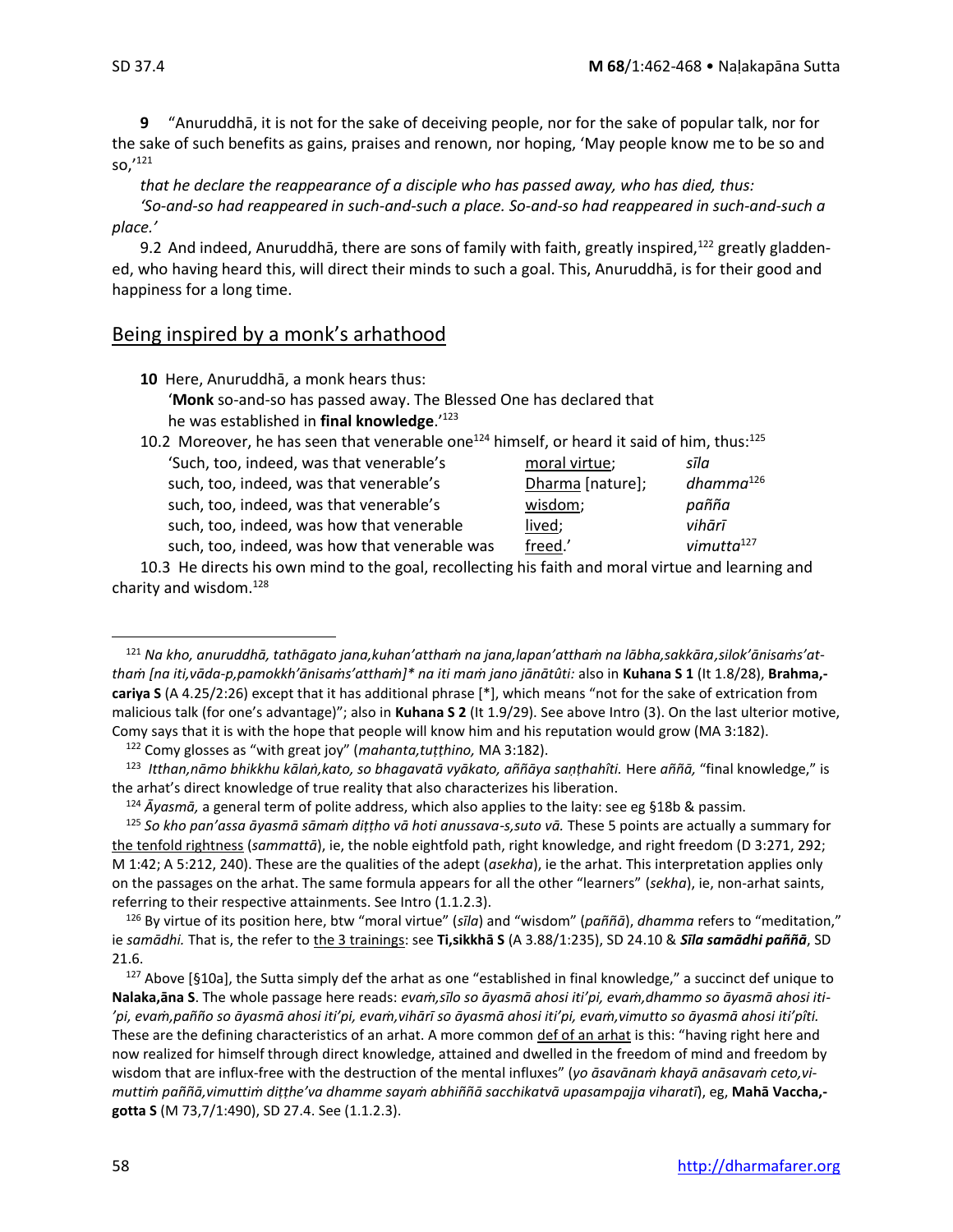Such, indeed, Anuruddhā, is the monk's abiding in comfort.<sup>129</sup>

## Being inspired by a monk's non-returning

| 11 Here, Anuruddhā, a monk hears thus:                                                             |                  |
|----------------------------------------------------------------------------------------------------|------------------|
| 'Monk so-and-so has passed away. The Blessed One has declared that                                 |                  |
| having destroyed the 5 lower fetters, <sup>130</sup>                                               |                  |
| he is <b>spontaneously arisen</b> (in the pure abodes), $131$ who thereby attains nirvana,         |                  |
| and of a nature not to return from that world?'132                                                 |                  |
| 11.2 Moreover, he has seen that venerable one for himself, or heard it said of him, thus:          |                  |
| 'Such, too, indeed, was that venerable's                                                           | moral virtue;    |
| such, too, indeed, was that venerable's                                                            | nature (dhamma); |
| such, too, indeed, was that venerable's                                                            | wisdom;          |
| such, too, indeed, was how the venerable                                                           | lived;           |
| such, too, indeed, was how that venerable was                                                      | freed.'          |
| 11.3 He directs his own mind to the goal, recollecting his faith and moral virtue and learning and |                  |

#### *charity and wisdom.*

*Such, indeed, Anuruddhā, is the monk's abiding in comfort*.

## Being inspired by a monk's once-returning

<sup>128</sup> These 5 qualities—faith (*saddhā*), moral virtue (*sīla*), learning (*suta*), charity (*cāga*) and wisdom (*wisdom*) are the qualities of "noble growth" (*ariya,vaḍḍhi*): see **Saṅkhār'upapatti S** (M 120,3/3:99), SD 3.4; **Vaḍḍhi S 1 + 2**  (A 5.63+64/3:80) & SD 3.4 (3-4). These are also qualities that empower us to decide our own wholesome rebirth, if we choose to (see M 120). See above [1.1.2.3].

<sup>129</sup> *Evam pi kho, anuruddhā, bhikkhuno phāsu,vihāro hoti.*

<sup>130</sup> **The 10 fetters** (*dasa sayojana*) are: (1) self-identity view (*sakkāya,dihi*), (2) spiritual doubt (*vicikicchā*), (3) attachment to rituals and vows (*sla-b,bata,parāmāsa*), (4) sensual lust (*kāma,rāga*), (5) repulsion (*paigha*), (6) greed for form existence (*rpa,rāga*), (7) greed for formless existence (*arpa,rāga*), (8) conceit (*māna*), (9) restlessness (*uddhacca*), (10) ignorance (*avijjā*) (S 5:61; A 5:13; Vbh 377). In some places, no 5 (*kāma,rāga*) is replaced by ill will (*vyāpāda*). The first 5 are the lower fetters (*orambhāgiya*), and the rest, the higher fetters (*uddhambhāgiya*). The abandonment of the lower 5 fetters makes one a non-returner (*opapātika* or *anāgāmī*) (see **nāpānasati S**, M 118.10 = 7.13). This verse technically refers to the non-returner, but here is spoken of an arhat, one who has broken all 10 fetters: see **Laukikopama S** (M 66.17/1:454), SD 28.11.

<sup>131</sup> The Pure Abodes (*suddh'āvāsa*) are the 5 highest heavens of the form world (*rūpa,loka*) inhabited only by non-returners who assume their last birth to and attain nirvana as arhats (D 3:237, M 3:103, Vbh 425, Pug 42-46). The 5 pure abodes, ie their inhabitants and respective lifespans, are: These worlds are  $\bar{A}$ viha ("Non-declining," 1000 MK), Ātappa ("Unworried," 2000 MK), Sudassā ("Clearly Visible," 4000 MK), Sudassī ("Clear-visioned," 8000 MK) and Akanitthā ("Highest," 16000 MK) (D 3:237, M 3:103, Vbh 425, Pug 42-46). MK = *Mahā Kappa*.that is, a full cycle of a world-period or cycle of the universe (V 3:4 = D 3:51, 111 = It 99; D 1:14; A 2:142). For celestial map, see **Kevaha S** (D 11/1:211-223), SD 1.7; for world cycle, see **Aggañña S** (D 27/3:80-97), SD 2.19.

<sup>132</sup> *Pañcannaṁ orambhāgiyānaṁ saṁyojanānaṁ parikkhayā opapātiko tattha parinibbāyī anāvatti,dhammo tasmā lokâti.* This def of a non-returner, beginning from "having destroyed...," is stock: **D** 1:156, 2:92, 93, 3:107, 108, 132; **M** 1:34, 350, 352, 436, 465, 467, 490, 2:52, 146, 3:247; **S** 5:69, 70×13, 237, 285, 314, 346, 356, 358, 359 2, 376, 378, 4062; **A** 1:232, 2335, 2344, 235, 2903, 2:5. 89, 238, 4:12, 142, 70, 74, 725, 733, 74, 146, 3802, 399, 4232, 424, 425, 4262, 5:343, 3442, 345, 3462; **Pug** 162, 173, 18, 62, 63, 72.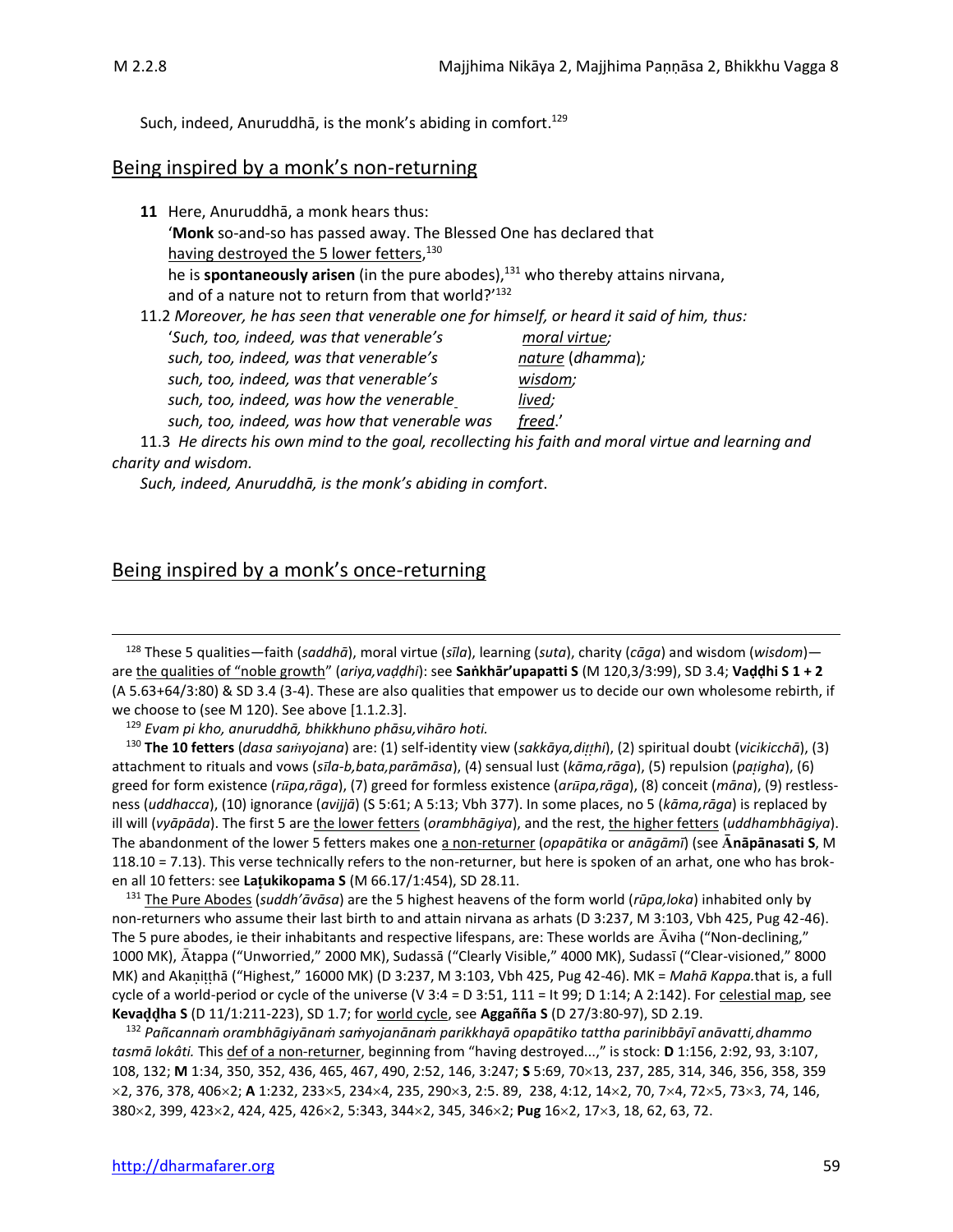**12** Here, Anuruddhā, a monk hears thus:

'**Monk** so-and-so has passed away. The Blessed One has declared that, having destroyed the 3 fetters and diminished lust, hate and delusion, he is a **once-returner**,

and returning only once to this world, he will make an end of suffering.<sup>133</sup>

12.2 *Moreover, he has seen that venerable one for himself, or heard it said of him, thus:*

| 'Such, too, indeed, was that venerable's      | moral virtue;    |
|-----------------------------------------------|------------------|
| such, too, indeed, was that venerable's       | Dharma [nature]; |
| such, too, indeed, was that venerable's       | wisdom;          |
| such, too, indeed, was how the venerable      | lived;           |
| such, too, indeed, was how that venerable was | freed.'          |
|                                               |                  |

12.3 *He directs his own mind to the goal, recollecting his faith and moral virtue and learning and charity and wisdom.*

*Such, indeed, Anuruddhā, is the monk's abiding in comfort.*

## Being inspired by a monk's streamwinning

**13** Here, Anuruddhā, a monk hears thus:

'**Monk** so-and-so has passed away. The Blessed One has declared that,

#### having totally destroyed the 3 fetters,

#### he is a **streamwinner**,

not bound for the lower world,

sure of going over to self-awakening.'<sup>134</sup>

13.2 *Moreover, he has seen that venerable one for himself, or heard it said of him, thus:*

'*Such, too, indeed, was that venerable's moral virtue; such, too, indeed, was that venerable's Dharma [nature];* 

*such, too, indeed, was that venerable's wisdom; such, too, indeed, was how the venerable lived;* 

*such, too, indeed, was how that venerable was freed*.'

13.3 *He directs his own mind to the goal, recollecting his faith and moral virtue and learning and charity and wisdom.*

*Such, indeed, Anuruddhā, is the monk's abiding in comfort.*

## Being inspired by a nun's arhathood

**14** Here, Anuruddhā, a monk hears thus:

'**Nun** so-and-so has passed away. The Blessed One has declared that she was established in **final knowledge**.'

14.2 Moreover, she has seen that sister for himself, or heard it said of her, thus:

<sup>133</sup> *Tiṇṇaṁ saṁyojanānaṁ parikkhayā rāga,dosa,mohānaṁ tanuttā sakadāgāmī sakid eva imaṁ lokaṁ āgantvā dukkhass'antaṁ karissatîti.* This def of a once-returner, beginning from "having destroyed," is stock: **D** 1:156, 2:92, 93, 200, 2012, 203, 252, 3:107, 108, 132; **M** 1:34, 226, 465, 466, 467, 468, 3:80; **S** 3:357, 359, 377, 378, 4062; **A**  1:232, 233, 234, 2:89, 238, 4:12, 380; **Pug** 16, 63, 72.

<sup>134</sup> *Tiṇṇaṁ saṁyojanānaṁ parikkhayā sot'āpanno avinipāta,dhammo niyato sambodhi,parāyaṇo'ti.* This def of a streamwinner, beginning from "Having fully destroyed...," is stock: **D** 1:156, 3:107, 108, 132; **M** 1:34, 466, 467, 5:377, 379; **A** 1:232, 2:89, 238, 4:12; **U** 50; Pug 16×3, 63, 72.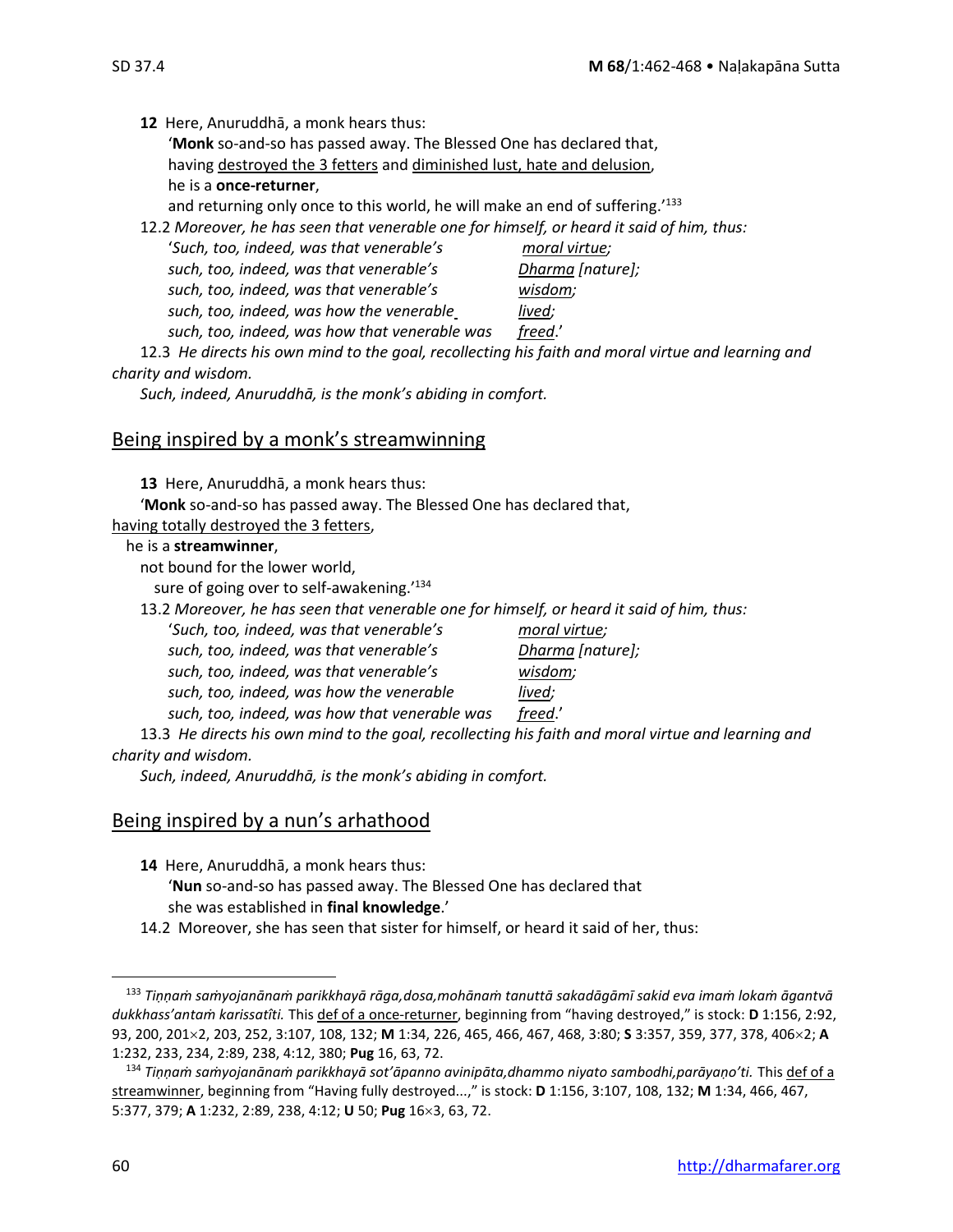| 'Such, too, indeed, was that sister's      | moral virtue;    |
|--------------------------------------------|------------------|
| such, too, indeed, was that sister's       | Dharma [nature]; |
| such, too, indeed, was that sister's       | wisdom;          |
| such, too, indeed, was how that sister     | lived;           |
| such, too, indeed, was how that sister was | freed.'          |

14.3 *He directs his own mind to the goal, recollecting his faith and moral virtue and learning and charity and wisdom.*

*Such, indeed, Anuruddhā, is the monk's abiding in comfort.*

## Being inspired by a nun's non-returning

| 15 Here, Anuruddhā, a monk hears thus:                                             |                  |  |
|------------------------------------------------------------------------------------|------------------|--|
| 'Nun so-and-so has passed away. The Blessed One has declared that                  |                  |  |
| having destroyed the 5 lower fetters,                                              |                  |  |
| she is spontaneously arisen (in the Pure Abodes), who thereby attains nirvana,     |                  |  |
| and of a nature not to return from that world?'                                    |                  |  |
| 15.2 Moreover, he has seen that sister for himself, or heard it said of her, thus: |                  |  |
| 'Such, too, indeed, was that sister's                                              | moral virtue;    |  |
| such, too, indeed, was that sister's                                               | Dharma [nature]; |  |
| such, too, indeed, was that sister's                                               | wisdom;          |  |
| such, too, indeed, was how that sister                                             | lived;           |  |

*such, too, indeed, was how that sister was freed*.'

15.3 *He directs his own mind to the goal, recollecting his faith and moral virtue and learning and charity and wisdom.*

*Such, indeed, Anuruddhā, is the monk's abiding in comfort*.

## Being inspired by a nun's once-returning

| 16 Here, Anuruddhā, a monk hears thus:                                                             |                  |  |  |
|----------------------------------------------------------------------------------------------------|------------------|--|--|
| 'Nun so-and-so has passed away. The Blessed One has declared that                                  |                  |  |  |
| having destroyed the 3 fetters and diminished lust, hate and delusion,                             |                  |  |  |
| she is a <b>once-returner</b> ,                                                                    |                  |  |  |
| and returning only once to this world, she will make an end of suffering.                          |                  |  |  |
| 16.2 Moreover, he has seen that sister for himself, or heard it said of her, thus:                 |                  |  |  |
| 'Such, too, indeed, was that sister's                                                              | moral virtue;    |  |  |
| such, too, indeed, was that sister's                                                               | Dharma [nature]; |  |  |
| such, too, indeed, was that sister's                                                               | wisdom;          |  |  |
| such, too, indeed, was how that sister                                                             | lived;           |  |  |
| such, too, indeed, was how that sister was                                                         | freed.'          |  |  |
| 16.3 He directs his own mind to the goal, recollecting his faith and moral virtue and learning and |                  |  |  |

*charity and wisdom.*

*Such, indeed, Anuruddhā, is the monk's abiding in comfort*.

#### Being inspired by a nun's streamwinning

**17** Here, Anuruddhā, a monk hears thus: '**Nun** so-and-so has passed away. The Blessed One has declared that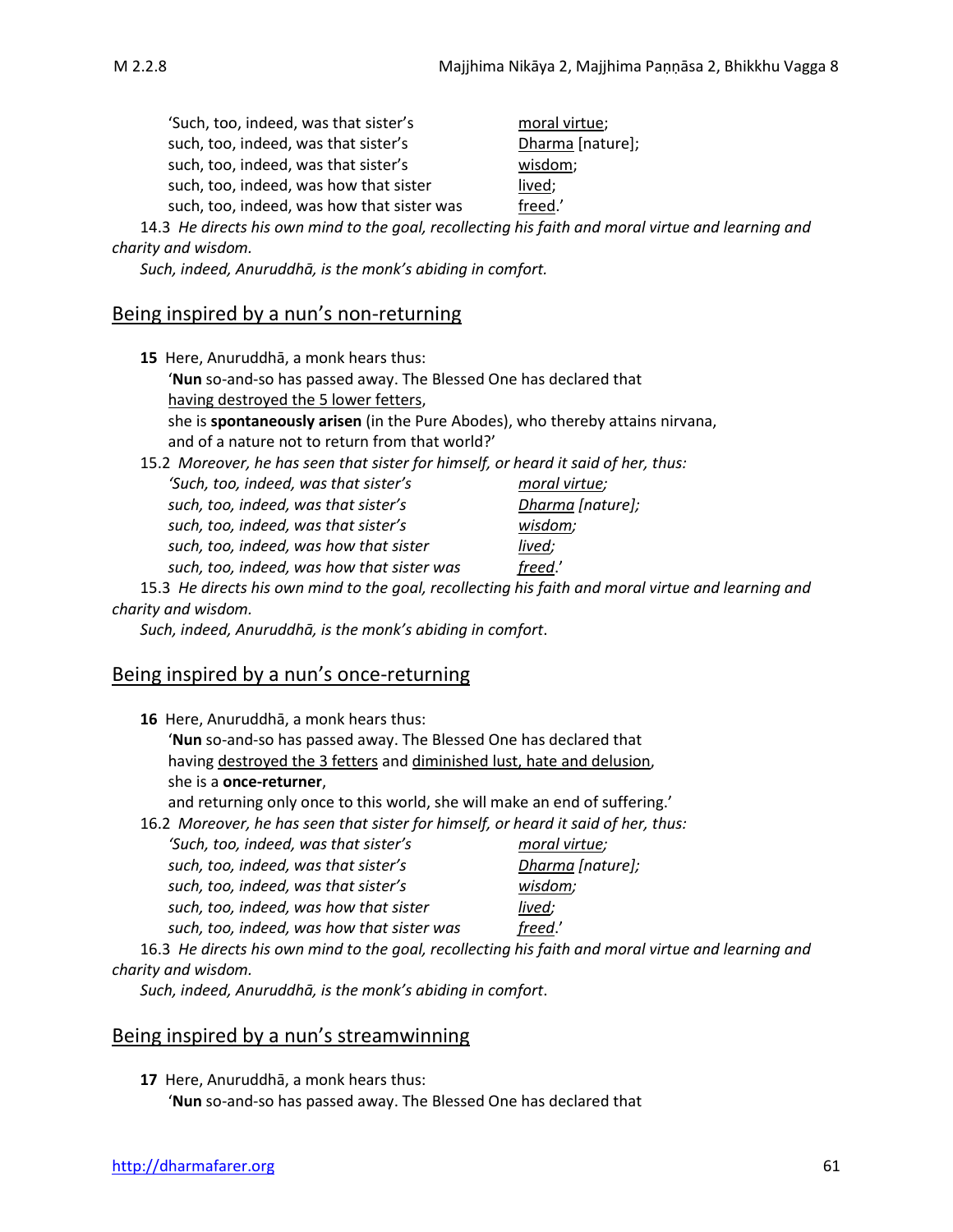having totally destroyed the 3 fetters, she is a **streamwinner**, not bound for the lower world, sure of going over to self-awakening.' **[467]** 17.2 *Moreover, he has seen that sister for himself, or heard it said of her, thus: 'Such, too, indeed, was that sister's moral virtue; such, too, indeed, was that sister's Dharma [nature]; such, too, indeed, was that sister's wisdom; such, too, indeed, was how that sister lived;* 

17.3 *He directs his own mind to the goal, recollecting his faith and moral virtue and learning and charity and wisdom.*

*Such, indeed, Anuruddhā, is the monk's abiding in comfort.*

*such, too, indeed, was how that sister was freed*.'

#### Being inspired by a layman's non-returning<sup>135</sup>

**18** Here, Anuruddhā, a monk hears thus: '**Layman** [Upasaka] so-and-so has passed away. The Blessed One has declared that having destroyed the 5 lower fetters, he is **spontaneously arisen** (in the Pure Abodes), who thereby attains nirvana, and of a nature not to return from that world?'

18.2 *Moreover, he has seen that venerable one*<sup>136</sup> *for himself, or heard it said of him, thus:* '*Such, too, indeed, was that venerable's moral virtue; such, too, indeed, was that venerable's Dharma [nature]; such, too, indeed, was that venerable's wisdom; such, too, indeed, was how the venerable lived; such, too, indeed, was how that venerable was freed*.'

18.3*He directs his own mind to the goal, recollecting his faith and moral virtue and learning and charity and wisdom.*

*Such, indeed, Anuruddhā, is the monk's abiding in comfort*.

#### Being inspired by a layman's once-returning

**19** Here, Anuruddhā, a monk hears thus: '**Layman** so-and-so has passed away. The Blessed One has declared that, having destroyed the 3 fetters and diminished lust, hate and delusion, he is a **once-returner**, and returning only once to this world, he will make an end of suffering.'

19.2 *Moreover, he has seen that venerable one for himself, or heard it said of him, thus:* '*Such, too, indeed, was that venerable's moral virtue;* 

*such, too, indeed, was that venerable's Dharma [nature]; such, too, indeed, was that venerable's wisdom;* 

 $135$  On the attainment of arhathood by the laity, see Intro (4).

<sup>136</sup> *Āyasmā* is a general form of polite address; here used throughout even for layman, which is common in the suttas: see above §11b.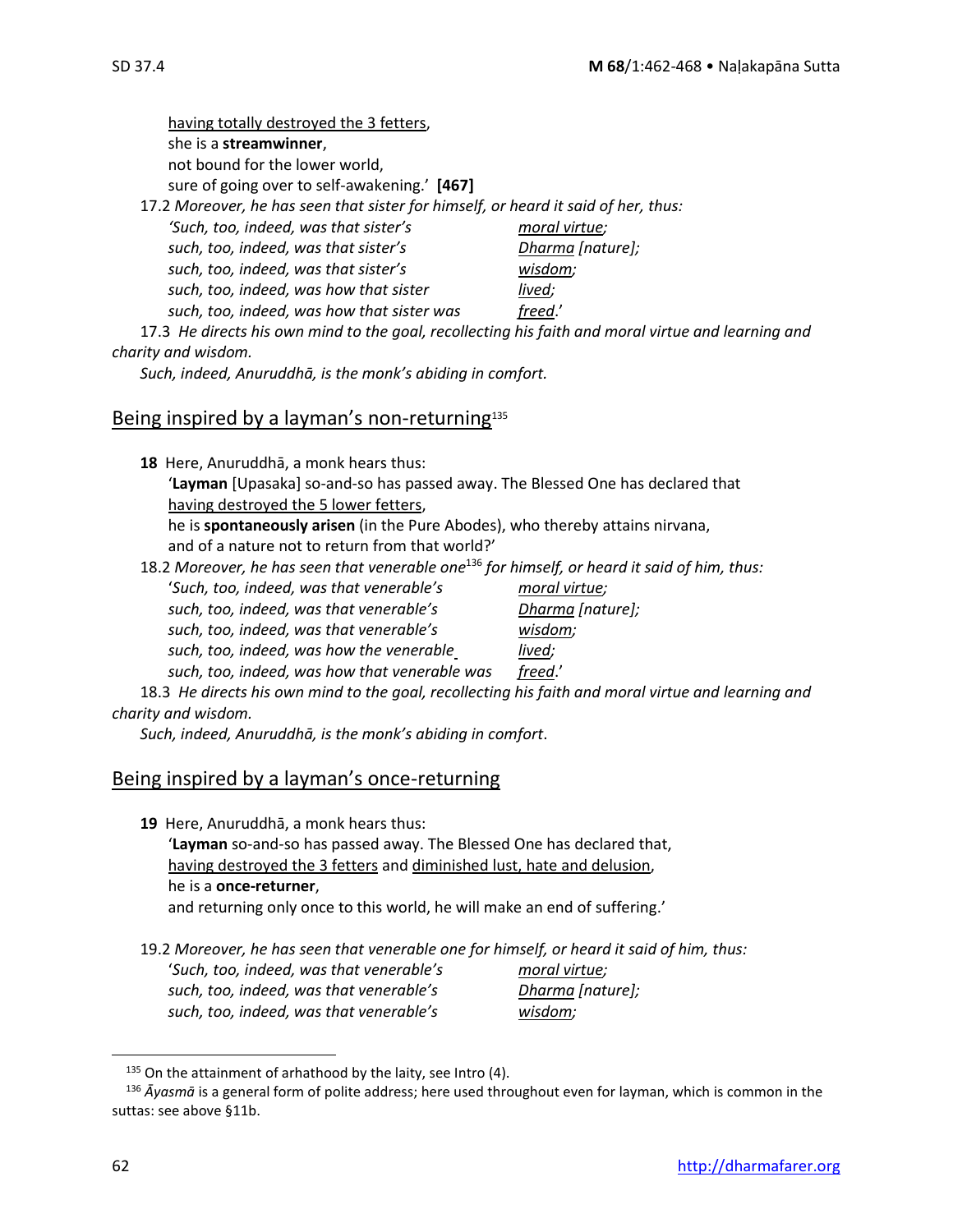*such, too, indeed, was how the venerable lived; such, too, indeed, was how that venerable was freed*.' 19.3 *He directs his own mind to the goal, recollecting his faith and moral virtue and learning and* 

*charity and wisdom.*

*Such, indeed, Anuruddhā, is the monk's abiding in comfort.*

### Being inspired by a layman's streamwinning

| 20 Here, Anuruddhā, a monk hears thus:                                                             |                  |  |  |  |
|----------------------------------------------------------------------------------------------------|------------------|--|--|--|
| 'Layman so-and-so has passed away. The Blessed One has declared that,                              |                  |  |  |  |
| having totally destroyed the 3 fetters,                                                            |                  |  |  |  |
| he is a <b>streamwinner</b> ,                                                                      |                  |  |  |  |
| not bound for the lower world,                                                                     |                  |  |  |  |
| sure of going over to self-awakening.'                                                             |                  |  |  |  |
| 20.2 Moreover, he has seen that venerable one for himself, or heard it said of him, thus:          |                  |  |  |  |
| 'Such, too, indeed, was that venerable's                                                           | moral virtue;    |  |  |  |
| such, too, indeed, was that venerable's                                                            | Dharma (nature); |  |  |  |
| such, too, indeed, was that venerable's                                                            | wisdom;          |  |  |  |
| such, too, indeed, was how the venerable                                                           | lived;           |  |  |  |
| such, too, indeed, was how that venerable was                                                      | freed.'          |  |  |  |
| 20.3 He directs his own mind to the goal, recollecting his faith and moral virtue and learning and |                  |  |  |  |

#### *charity and wisdom.*

*Such, indeed, Anuruddhā, is the monk's abiding in comfort.*

#### Being inspired by a laywoman's non-returning

|                                                                                    | 21 Here, Anuruddhā, a monk hears thus:                                             |                  |  |
|------------------------------------------------------------------------------------|------------------------------------------------------------------------------------|------------------|--|
|                                                                                    | 'Laywoman [Upasika] so-and-so has passed away. The Blessed One has declared that   |                  |  |
|                                                                                    | having destroyed the 5 lower fetters,                                              |                  |  |
|                                                                                    | she is one spontaneously arisen (in the Pure Abodes), who thereby attains nirvana, |                  |  |
| and of a nature not to return from that world?'                                    |                                                                                    |                  |  |
| 21.2 Moreover, he has seen that sister for himself, or heard it said of her, thus: |                                                                                    |                  |  |
|                                                                                    | 'Such, too, indeed, was that sister's                                              | moral virtue;    |  |
|                                                                                    | such, too, indeed, was that sister's                                               | Dharma [nature]; |  |
|                                                                                    | such, too, indeed, was that sister's                                               | wisdom;          |  |
|                                                                                    | such, too, indeed, was how that sister                                             | lived:<br>[468]  |  |

*such, too, indeed, was how that sister was freed*.' 21.3 *He directs his own mind to the goal, recollecting his faith and moral virtue and learning and* 

#### *charity and wisdom.*

*Such, indeed, Anuruddhā, is the monk's abiding in comfort*.

## Being inspired by a laywoman's once-returning

**22** Here, Anuruddhā, a monk hears thus:

'**Laywoman** so-and-so has passed away. The Blessed One has declared that having destroyed the 3 fetters and diminished lust, hate and delusion, she is a **once-returner**,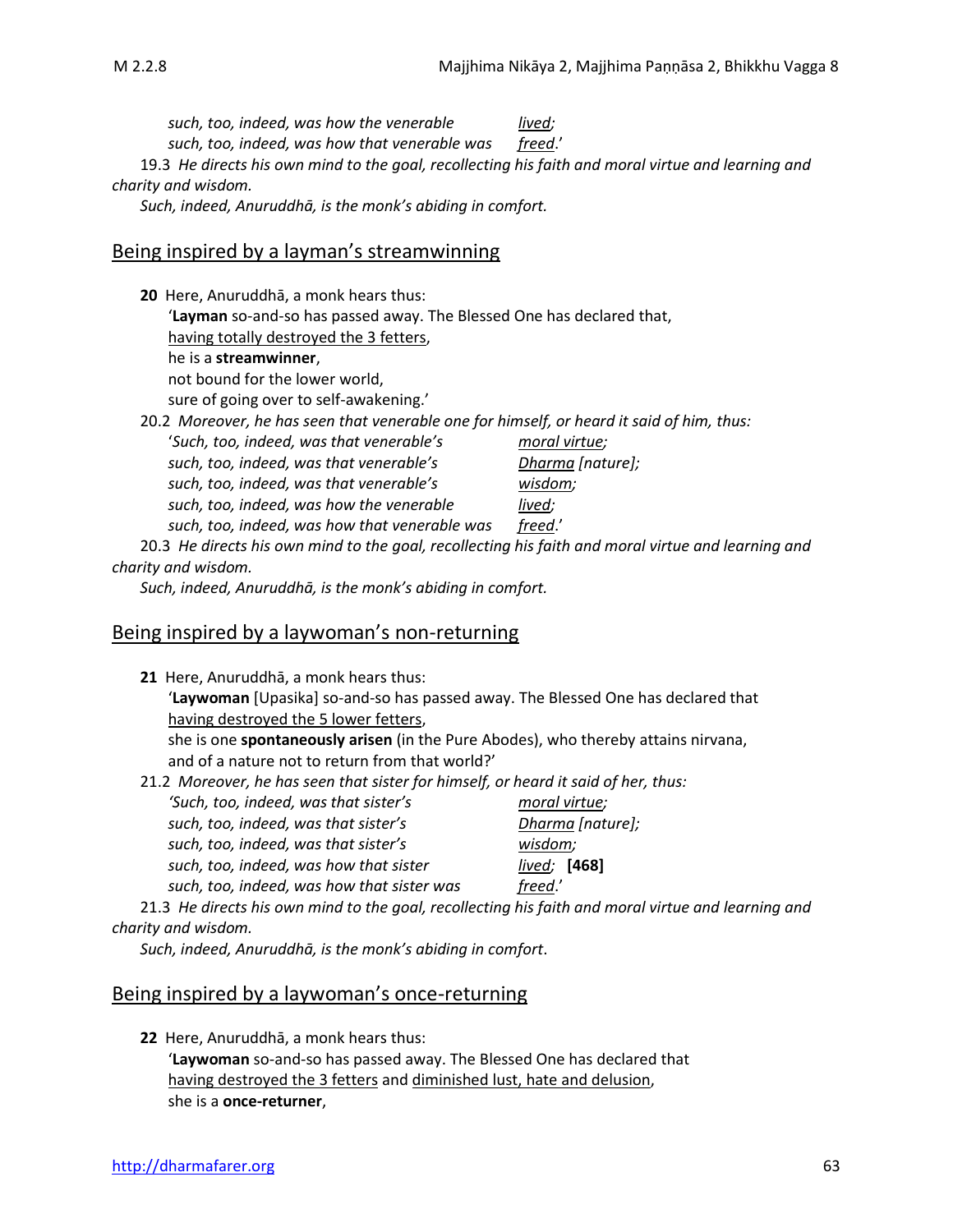and returning only once to this world, she will make an end of suffering.'<br>22.2 Moreover, he has seen that sister for himself or heard it soid of her the

| 22.2 Moreover, he has seen that sister for himself, or heard it said of her, thus: |                  |
|------------------------------------------------------------------------------------|------------------|
| 'Such, too, indeed, was that sister's                                              | moral virtue;    |
| such, too, indeed, was that sister's                                               | Dharma [nature]; |
| such, too, indeed, was that sister's                                               | wisdom;          |
| such, too, indeed, was how that sister                                             | lived;           |
| such, too, indeed, was how that sister was                                         | freed.'          |

22.3 *He directs his own mind to the goal, recollecting his faith and moral virtue and learning and charity and wisdom.*

*Such, indeed, Anuruddhā, is the monk's abiding in comfort*.

## Being inspired by a laywoman's streamwinning

| 23 Here, Anuruddhā, a monk hears thus:                                                             |                  |  |
|----------------------------------------------------------------------------------------------------|------------------|--|
| <b>Laywoman</b> so-and-so has passed away. The Blessed One has declared that                       |                  |  |
| having totally destroyed the 3 fetters,                                                            |                  |  |
| she is a <b>streamwinner</b> ,                                                                     |                  |  |
| not bound for the lower world,                                                                     |                  |  |
| sure of going over to self-awakening.'                                                             |                  |  |
| 23.2 Moreover, he has seen that sister for himself, or heard it said of her, thus:                 |                  |  |
| 'Such, too, indeed, was that sister's                                                              | moral virtue;    |  |
| such, too, indeed, was that sister's                                                               | Dharma [nature]; |  |
| such, too, indeed, was that sister's                                                               | wisdom;          |  |
| such, too, indeed, was how that sister                                                             | lived;           |  |
| such, too, indeed, was how that sister was                                                         | freed.'          |  |
| 23.3 He directs his own mind to the goal, recollecting his faith and moral virtue and learning and |                  |  |

## *charity and wisdom.*

*Such, indeed, Anuruddhā, is the monk's abiding in comfort.*

## Conclusion

**24** Anuruddhā, it is not for the sake of deceiving people, nor for the sake of popular talk, nor for the sake of such benefits as gains, praises and renown, nor hoping, 'May people know me to be so and so,'<sup>137</sup>

that the Tathagata declare the reappearance of a disciple who has passed away, who has died, *thus:<sup>138</sup>*

*'So-and-so had reappeared in such-and-such a place. So-and-so had reappeared in such-and-such a place.'*

24.2 For, indeed, Anuruddhā, there are sons of family with faith, greatly inspired, greatly gladdened, who having heard this, will direct their minds to such a goal. This, Anuruddha, is for their good and happiness for a long time."

<sup>137</sup> *Na kho, anuruddhā, tathāgato jana,kuhan'atthaṁ na jana,lapan'atthaṁ na lābha,sakkāra,silok'ānisaṁs'atthaṁ [na iti,vāda-p,pamokkh'ānisaṁs'atthaṁ]\* na 'iti maṁ jano jānātûti:* also in **Kuhana S 1** (It 1.8/28) = **Brahma, cariya S** (A 4.25/2:26) except that it has additional phrase *[\*],* which means "not for the sake of extrication from malicious talk (for one's advantage)"; also in **Kuhana S 2** (It 1.9/29). See above Intro (3).

<sup>138</sup> *Taṁ kiṁ maññasi, anuruddhā, kaṁ attha,vasaṁ sampassamāno tathāgato sāvake abbhatīte kālaṅ,kate upapattīsu vyākaroti.*